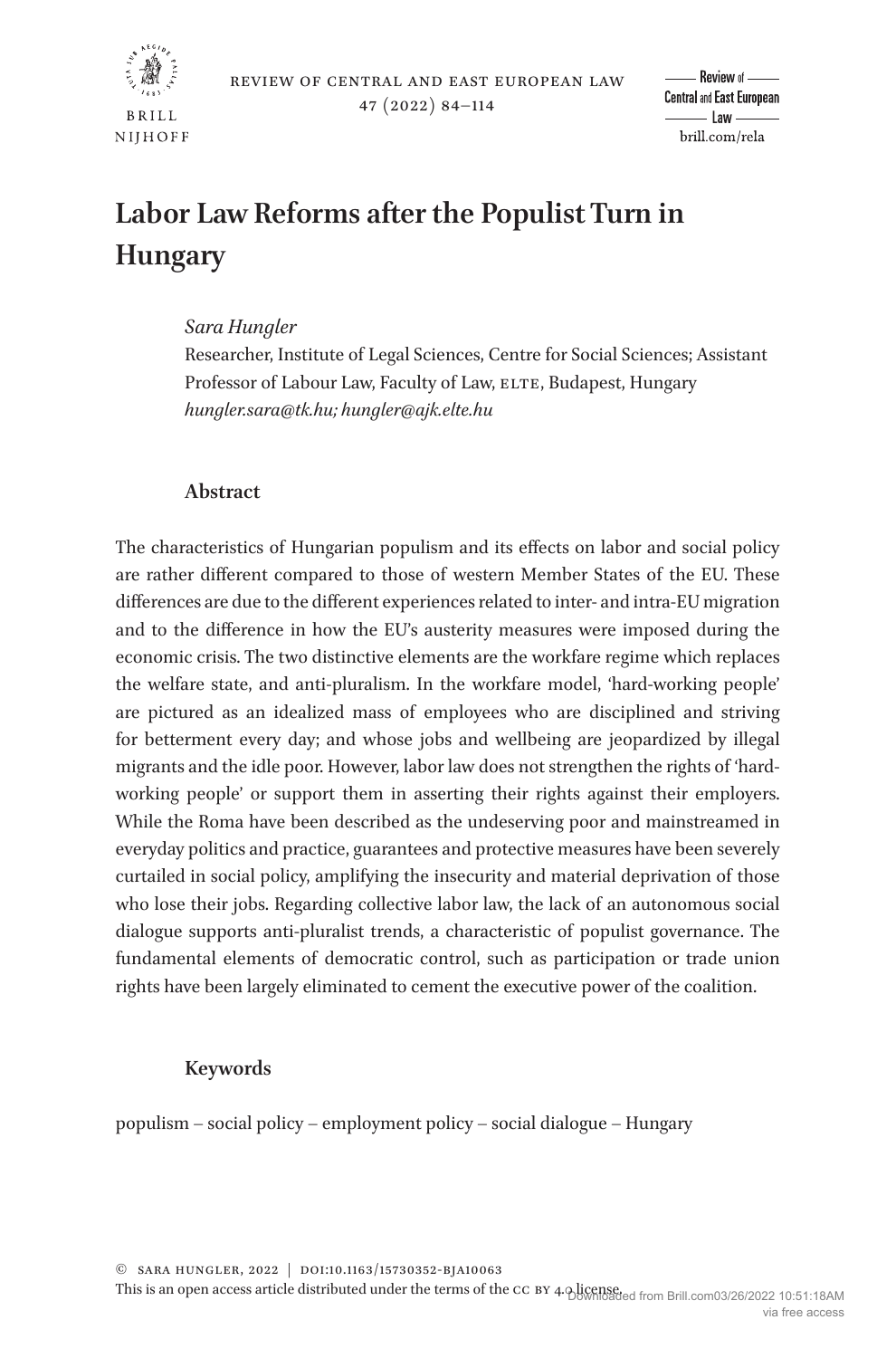## **1 Introduction**

The influence of populism has different implications for labor and social law in Central Eastern Europe (cee) than we can observe in 'old' Member States. In these latter countries, populists tend to emphasize that the 'hard-working people' need protection against the 'unworthy mass', who are primarily made up of migrant workers from cee countries leveraging on the foundational provisions for the free movement of individuals, and EU regulations related to the posting of workers. The ukip's rapid rise in the UK demonstrates the linkage between populism and immigration policies.<sup>1</sup> Moreover, there are Member States such as Greece, where populism targets the austerity measures of the 'troika'. Discontent with the EU and its labor law regulations is rooted in the insistence of an intervening supranational organization on the scaling down of employees' collective and individual protection in the event of collective redundancies and the transfer of undertakings, turning former high standards into low ones on a European scale. The popular dissatisfaction with the austerity measures fueled the populist movement on both the right (ANEL) and the left (SYRIZA) after the crisis.<sup>2</sup>

Due to their different geopolitical and economic backgrounds, CEE countries face different issues related to migration and economic crises than their western counterparts. Regarding migration, as most CEE countries are sending and not hosting countries and have lost hundreds of thousands of their workforce due to intra-EU migration,<sup>3</sup> the messages frequently used in old Member States against migrant workers are not appealing to the general public. Therefore, populist parties here have to use different rhetoric to increase their support. While Hungary is set head-strong against inter-EU migration and takes the lead in demonizing 'illegal' migrants, third-country migrants represent very little threat to the national labor market; moreover, due to growing labor shortages, employers are increasingly in need of non-EU workers and are hiring from neighboring countries such as Ukraine or Serbia, with

<span id="page-1-0"></span><sup>1</sup> Geoffrey Evans and Jonathan Mellon, "Immigration, Euroscepticism, and the Rise and Fall of ukip," 25 (1) *Party Politics* (2019), 76–87.

<span id="page-1-1"></span><sup>2</sup> Aslanidis Paris, "Greek Populism: A Political Drama in Five Acts," in Hanspeter Kriesi and Pappas S. Takis (eds.), *European Populism in the Shadow of the Great Recession* (ECPR Press, Colchester, 2015), 181–196.

<span id="page-1-2"></span><sup>3</sup> According to Eurostat data, in 2019, the total migration was 17,9 million, out of which 13 million was active (4,2 percent of the total EU-28 population and 3,7 percent of the EU-27 population. 46percent of migrants targeted the UK and Germany, 28 percent targeted France, Italy and Spain. The biggest sending countries (58 percent) are Romania, Poland, Bulgaria and Italy.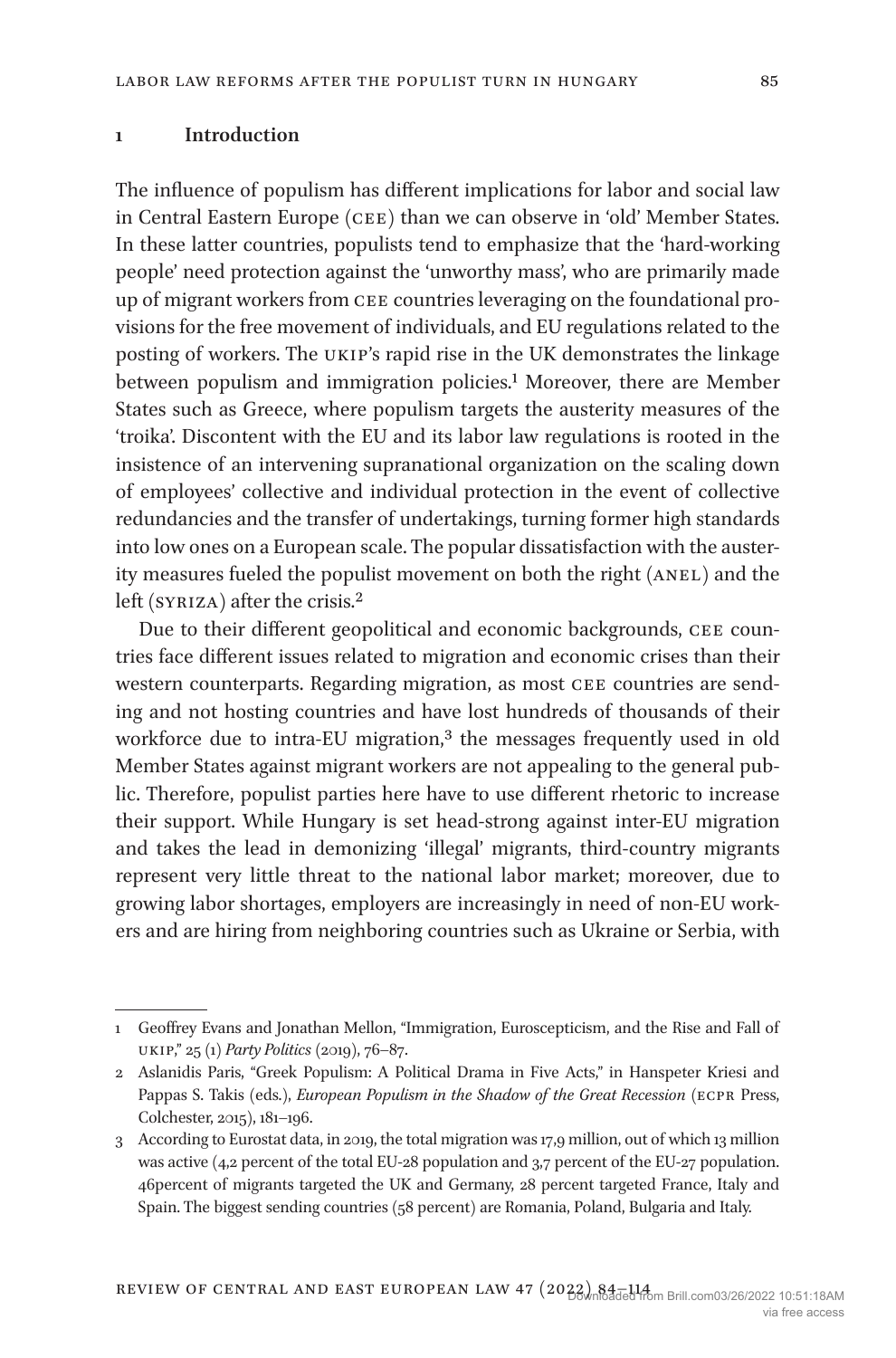governmental support[.4](#page-2-0) Posted workers have divided the poor eastern and rich western EU states for decades, with France leading efforts to tighten the rules.<sup>[5](#page-2-1)</sup> Western Member States have long complained that central and eastern Europe gains an unfair advantage from the 'social dumping' of cheap labor, arguing that posting low-paid workers hurts local jobs and erodes labor protections in higher-wage Member States such as France and Germany, while Poland and Hungary have sought to block reforms[.6](#page-2-2)

While the Hungarian labor and social law reforms may not derive from the playbook of populism, their major characteristics are traceable in the new institutional setup. The Orbán-led Fidesz government introduced a new vision of 'illiberal democracy'. Orbán uses this term with a specific meaning, different from the one established in political sciences.[7](#page-2-3) In his interpretation it means that the welfare state has to come to its end, and a labor-based society has to be created. This vision can only be reached if "liberals do not win elections"[8](#page-2-4) (hence the indication of 'illegal'). Their landslide victory allowed the Fidesz-KDNP coalition to re-codify major policy areas with no opposition, while triggering substantial attention from national and European institutions due to the removal of democratic guarantees from political processes[.9](#page-2-5) The new

<span id="page-2-0"></span><sup>4</sup> Since 2016, employment of a third-country national has been much less bureaucratic than before; the Finance Minister decides on the number of people who can be hired without a working visa. As a result, the number of third-country nationals who can be employed in Hungary is around 55-59,000 per calendar year. Official Gazette, 2019/7 (ii. 14.).

<span id="page-2-1"></span><sup>5</sup> Posted workers make up only 1percent of the EU workforce, with many employed in haulage and construction.

<span id="page-2-2"></span><sup>6</sup> A new EU directive, announced in July, limits the right of citizens from poorer member states to work in richer ones on a low salary. Hungary and Poland both brought actions before the Court of Justice (ecj, Case C-620/18 Hungary v Parliament and Council, EU:C:2020:1001; ecj, Case C-626/18, Poland v Parliament and Council, EU:C:2020:1000) seeking the annulment of the amending Directive in whole or in part. Germany, France, the Netherlands, Sweden (in Case C-626/18 only) and the Commission intervened in the proceedings in support of the Parliament and the Council. Advocate General Sánchez-Bordona proposes that the Court of Justice should dismiss the actions for annulment brought by Hungary and Poland against the Directive strengthening posted workers' rights.

<span id="page-2-3"></span><sup>7</sup> Fareed Zakaria, "The Rise of Illiberal Democracy,*"* 76(6) *Foreign Affairs* (1997), 22–43.

<span id="page-2-4"></span><sup>8</sup> Hungarian News Agency, "Az illiberális demokrácia az, amikor nem a liberálisok nyernek," *hvg* (16 April 2017.), available at [https://hvg.hu/itthon/20170426\\_orban\\_viktor\\_brusszel\\_](https://hvg.hu/itthon/20170426_orban_viktor_brusszel_europai_parlament/2/pp/64089) europai parlament/2/pp/64089.

<span id="page-2-5"></span><sup>9</sup> Some examples are the European Commission for Democracy through Law (Venice Commission), *Opinion on three legal questions arising in the process of drafting the new constitution of Hungary* (No 614/2011, 28 March 2011) (Venice Commission Op 614/2011); *Opinion on the new Constitution of Hungary,* (No. 618/2011, Venice, 17–18 June 2011) (Venice Commission Op 618/2011); European Parliament resolution on the Revised Hungarian Constitution [2011]. pe465.702.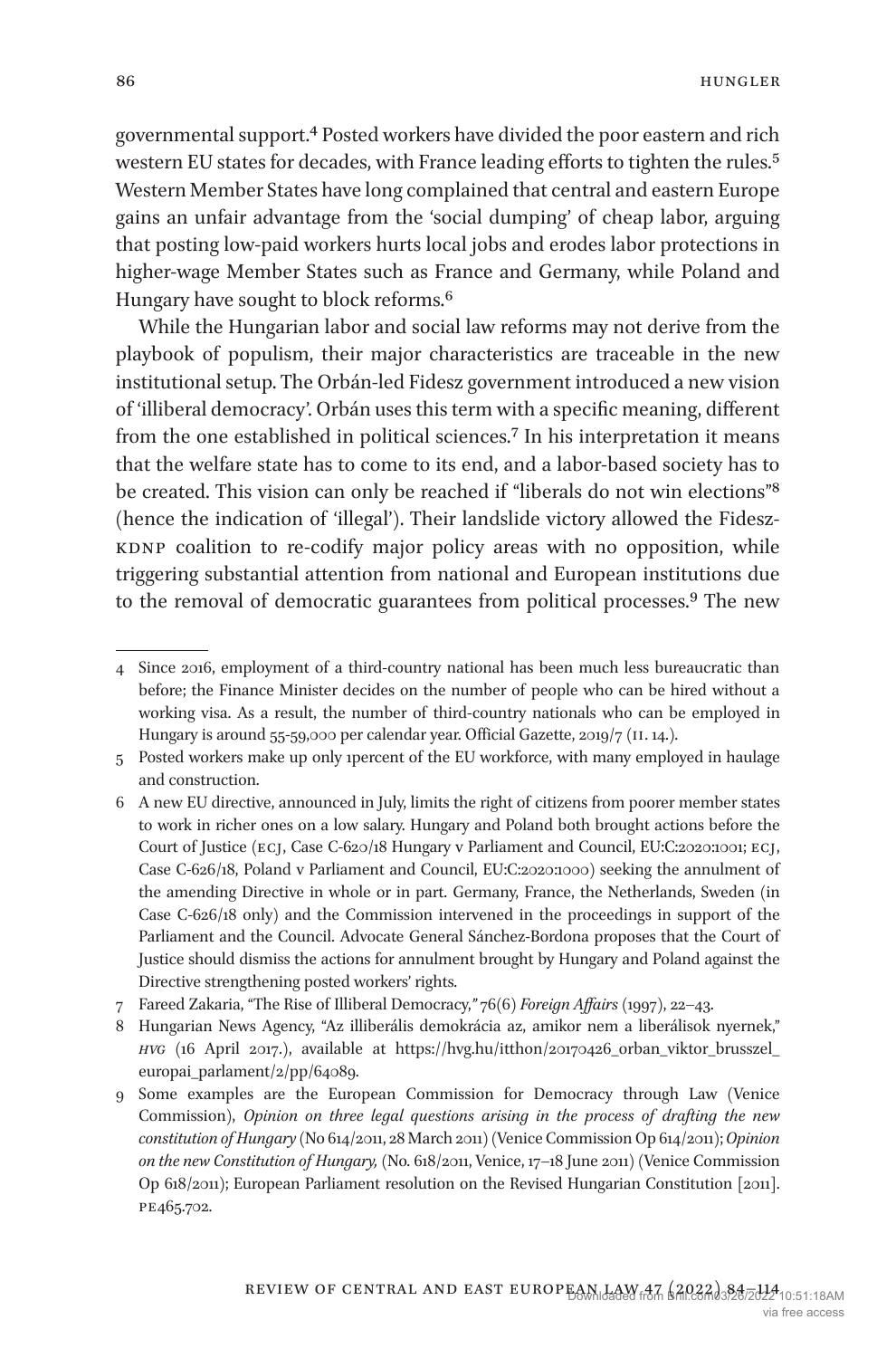direction in employment and social policy was anchored in the Fundamental Law of Hungary, stating that "everyone shall be obliged to contribute to the enrichment of the community through his or her work, in accordance with his or her abilities and potential. Hungary shall strive to create the conditions that ensure that everyone able and willing to work has the opportunity to do so."[10](#page-3-0) Following the adoption of the Fundamental Law, major legislative bills were adopted in the social and labor fields, providing more flexibility while removing substantial elements of security. The Government's social policy is said to be based on the joint reinforcement of employment and family policies,<sup>11</sup> aiming for full employment (called as workfare model) and extensive support for

However, the Government has decided the new social policy directions unilaterally, excluding social partners from the interest reconciliation process and denying the importance of autonomous social dialogue, crucial for the European Social Model[.13](#page-3-3) This anti-pluralism rests on the populists' claim to be the sole representatives of the people, understood as a homogenous entity; those who dissent from the populist direction and aim to represent autonomous interests (such as trade unions or civil organizations) are subject to banishment and labelled as traitors of the real people.[14](#page-3-4) The Labor Code adopted in 2012 further paved the road for the workfare regime and brought

(middle class) families[.12](#page-3-2)

<span id="page-3-0"></span><sup>10</sup> Fundamental Law Article xii paras (1) and (2).

<span id="page-3-1"></span><sup>11</sup> Hungarian News Agency: "Novák Katalin: A kulcs a család, a munka és az innováció," *Magyar Nemzet* (7 May 2021), available at [https://magyarnemzet.hu/kulfold/](https://magyarnemzet.hu/kulfold/novak-katalin-a-kulcs-a-csalad-a-munka-es-az-innovacio-9768278/;) [novak-katalin-a-kulcs-a-csalad-a-munka-es-az-innovacio-9768278/;](https://magyarnemzet.hu/kulfold/novak-katalin-a-kulcs-a-csalad-a-munka-es-az-innovacio-9768278/;) Hungarian News Agency: "Orbán Viktor: a munkaalapú társadalmat erős családpolitikával kell ötvözni" InfoStart (7 May 2021) available at [https://infostart.hu/kulfold/2021/05/07/](https://infostart.hu/kulfold/2021/05/07/orban-viktor-a-munkaalapu-tarsadalmat-eros-csaladpolitikaval-kell-otvozni#) [orban-viktor-a-munkaalapu-tarsadalmat-eros-csaladpolitikaval-kell-otvozni#.](https://infostart.hu/kulfold/2021/05/07/orban-viktor-a-munkaalapu-tarsadalmat-eros-csaladpolitikaval-kell-otvozni#)

<span id="page-3-2"></span><sup>12</sup> As Lendvai-Baiton pointed out, the terms gender mainstreaming and gender equality, both favoured by the EU, have disappeared and instead, a more patriarchal term, 'family mainstreaming' has been used. See: Noémi Lendvai, "Soft Governance, Policy Fictions and Translation Zones: European Policy Spaces and their Making", in J. Clarke et al. (eds), *Making Policy Move: Towards a Politics of Translation and Assemblage* (Policy Press, Bristol, 2015), 131–56.

<span id="page-3-3"></span><sup>13</sup> The social dimension that was supposed to complement the monetary union would become the European Social Model, a concept that was never officially defined. Social dialogue is one of the main pillars of the European Social Model, the unifying and protective umbrella in which social justice and good economic performance are compatible goals. See: Daniel Vaughan-Whitehead, "Is Europe Losing its Soul? The European Social Model in *Times* of Crisis," in: Daniel Vaughan-Whitehead (ed.), *The European Social Model in Crisis: Is Europe Losing its Sou*l*?* (Edward Elgar Publishing, Cheltenham, 2015).

<span id="page-3-4"></span><sup>14</sup> Jan-Werner Müller, *What is Populism?* (University of Pennsylvania Press, Philadelphia, US, 2016), 3.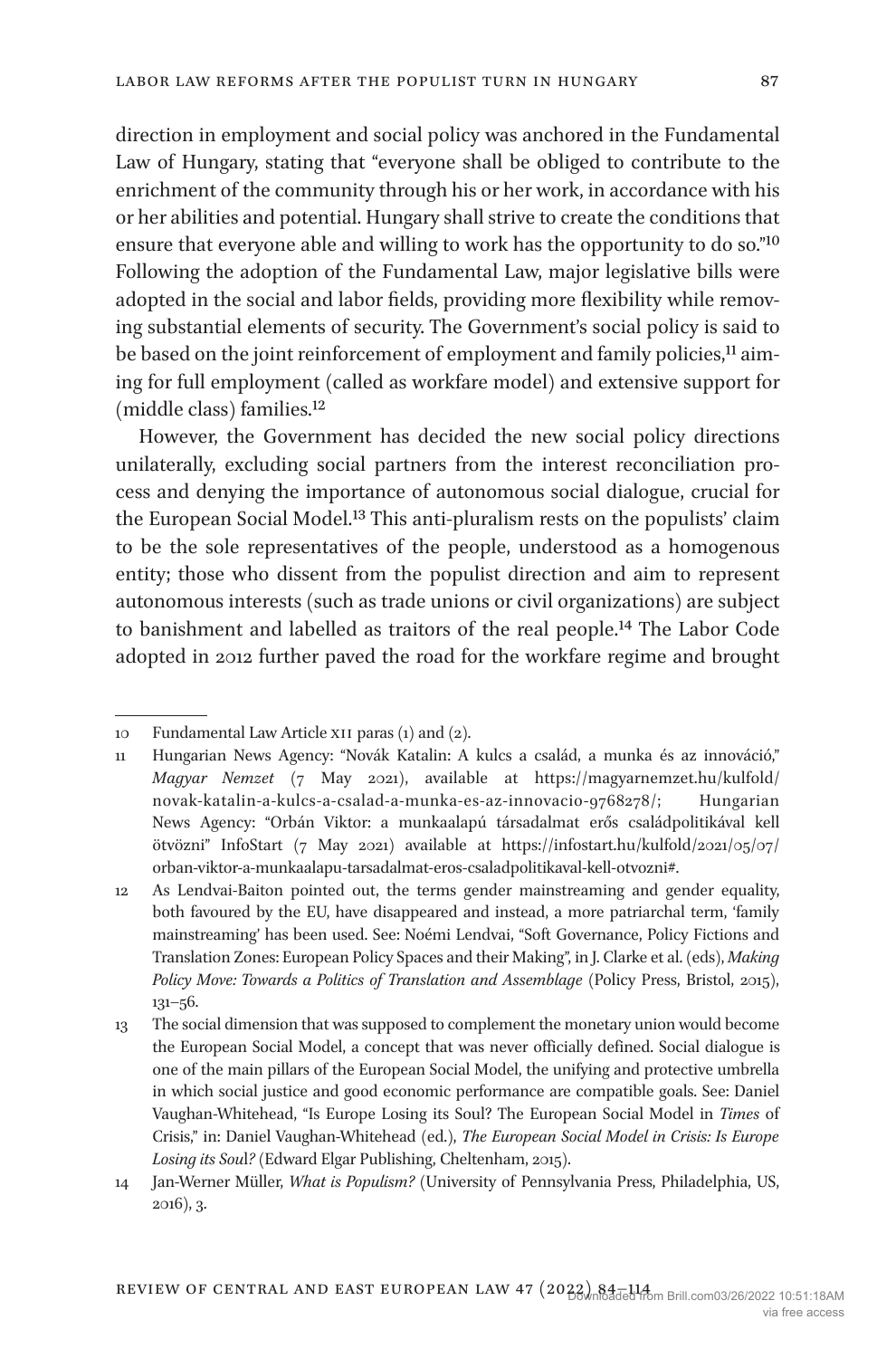in a wide range of deregulations and increased labor market flexibility while severely curtailing collective labor rights<sup>15</sup> and destroyed national-level social dialogue[.16](#page-4-1)

Even though Hungary's economic performance has been quite strong in the past few years and robust economic growth has been witnessed with one of the highest GDP growth rates in the  $EU<sup>17</sup>$  $EU<sup>17</sup>$  $EU<sup>17</sup>$  the populist turn dismantled the welfare state and started building a new regime, characterized by social disinvestment, rooted in the neoliberal scheme[.18](#page-4-3) Radical austerity measures were introduced to mitigate the adverse effects of the crisis; however, these appeared in the political discourse as necessary steps to cut back overly generous social benefits which discourage people from entering the labor market.[19](#page-4-4) As disincentives, unemployment benefits were minimized, and compulsory public works programs were introduced[.20](#page-4-5) Overall social spending has been cut drastically since 2010, and social assistance schemes have been terminated. Self-responsibility became the guiding principle in social policy, replacing collective protection with individualistic and often punitive schemes.<sup>21</sup>

<span id="page-4-0"></span><sup>15</sup> Csilla Kollonay-Lehoczky, "Génmanipulált újszülött – Új munkatörvény az autoriter és a neoliberális munkajogi rendszerek határán," in: Attila Kun (ed.), *Tanulmányok az Új Munka Törvénykönyvéről* (Károli Gáspár Református Egyetem Állam- és Jogtudományi Kara, Budapest, 2013), 24–56.

<span id="page-4-1"></span><sup>16</sup> Tamás Gyulavári and Gábor Kártyás, "Effects of the New Hungarian Labor Code on Termination: Has it Become Cheaper to Fire Employees?" *Monitor Prawa Pracy* (2016), 342–351.

<span id="page-4-2"></span><sup>17</sup> Constantinos Alexiou, Sofoklis Vogiazas and Nikita Solovev. "Economic Growth and Quality of Institutions in 27 Postsocialist Economies," 47(4) *Journal of Economic Studies* (2020), 769–787.

<span id="page-4-3"></span><sup>18</sup> Peter Abrahamson, "European Welfare States Beyond Neoliberalism: Toward the Social Investment State," 39(1) *Development and Society* (2010), 61–95.

<span id="page-4-4"></span><sup>19</sup> István Horváth, Sára Hungler, Réka Rácz and Zoltán Petrovics, "Dialogo sociale e crisi economica globale in alcuni Paesi dell'Europa centrale e orientale," 1 *Diritti lavori mercati* (2020), 183–197.

<span id="page-4-5"></span><sup>20</sup> Sára Hungler and Ágnes Kende, "Nők a család- és foglalkoztatáspolitika keresztútján," 9(2) *Pro Futuro* (2019), 100–117; Dorottya Szikra, "Democracy and Welfare in Hard Times: The Social Policy of the Orbán Government in Hungary between 2010 and 2014," 24(5) *Journal of European Social Policy* (2014), 486–500.

<span id="page-4-6"></span><sup>21</sup> In public work programs, the unemployed are forced to accept work paying at about 50 percent of the minimum wage, on a large scale managed by the Ministry for the Interior and implemented in a rather militaristic style. While between 2011 and 2014, public works became the largest employment-related program in the country – tripling the public expenditures on the scheme – several researchers highlighted its inefficiency. It is estimated that only 10 percent of participants could find a job on the primary labor market six months after the scheme. Public work has also crowded out other active labor market measures.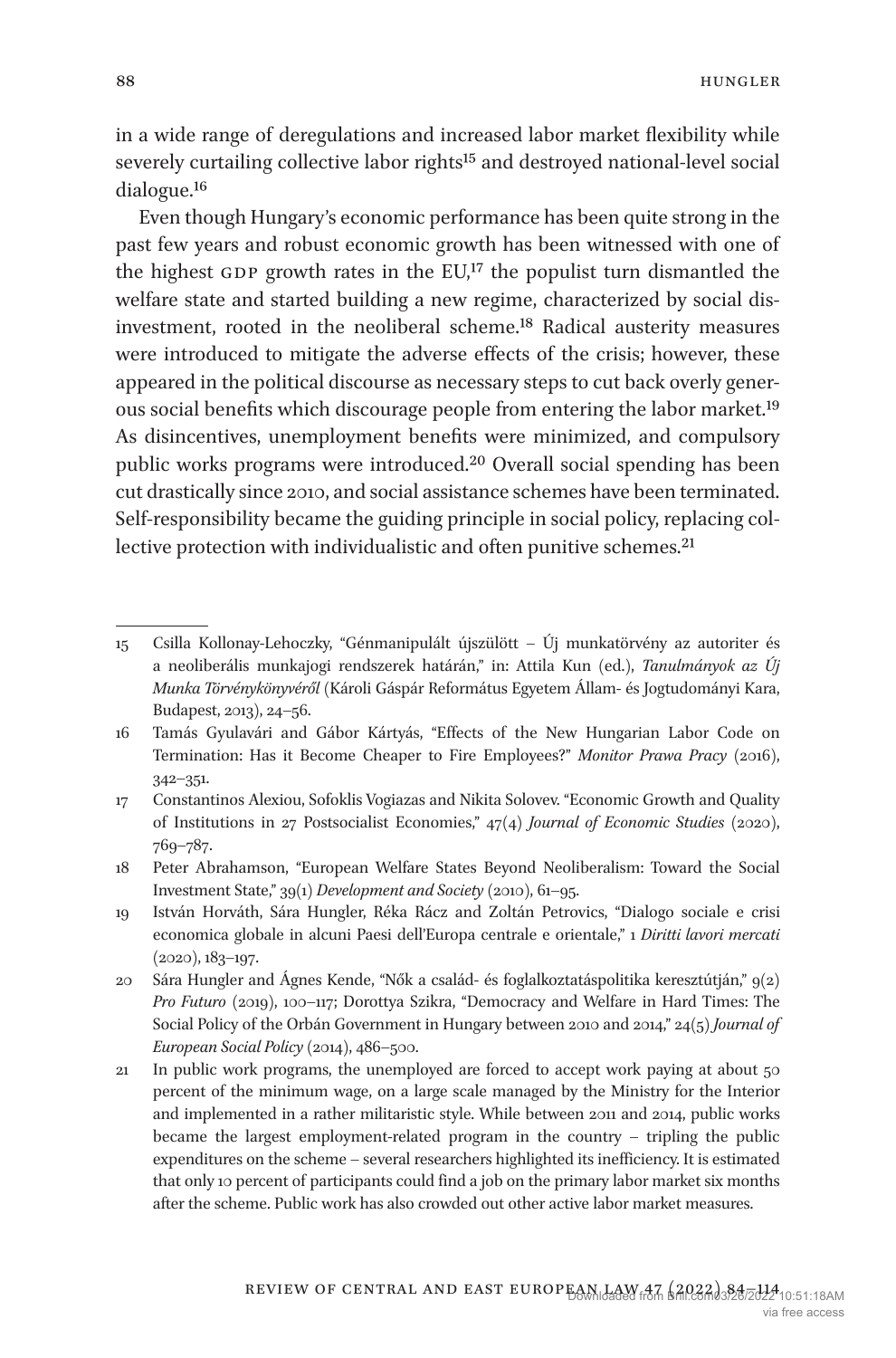The image of a 'hard-working people' whose wellbeing is jeopardized is quite different in Hungary. Populist rhetoric often blames the Roma for all the hardships experienced in the social services. The Roma are often depicted in official statements as lazy and purportedly living on benefit. Public work regulations put a disproportionate burden on the Roma unemployed, interfering with their private sphere, such as the maintenance of their homes, while disregarding the contributing factors leading to their material deprivation, such as segregation and a high ratio of drop-outs in schools.

This paper is divided into three major parts; the first examines the new direction in employment policy and the labor law reform, with particular attention to the role of foreign multinational corporations. The second focuses on anti-pluralist tendencies regarding social dialogue and collective labor rights. Finally, the third scrutinizes unemployment policy measures, a policy terrain where the workfare regime can be best detected.

#### **2 Labor Law Reform and the Idea of the Workfare Society**

Before the outbreak of the global financial crisis in September 2008, Hungary managed to achieve substantial fiscal consolidation gains and the general government deficit shrank from 9.4 percent in 2006 to 3.7 percent of gross domestic product (GDP) in 2008. However, following the outbreak of the crisis Hungary faced one of the most severe recessions among OECD countries (and among other transition countries) with a steep fall in the real gross domestic product in 2009, which was double the OECD average. $22$  Hungary received financial assistance from international organizations, but the recession left deep marks. Moreover, a crisis intensified the effects of the collapse in trade on investor confidence in forint-denominated assets. To ease the devaluation pressure, a combined credit package of eur 20 billion was granted in November 2008 by the International Monetary Fund, the European Union and the World Bank. Against this background, major structural reforms became necessary to restore the labor market and increase employment.

#### **2.1** *The Labor Code of 2012*

The recodification of labor law had three major economic reasons, which were described in political statements.<sup>23</sup> First, it was argued that the Labor Code,

<span id="page-5-0"></span><sup>22</sup> *OECD Economic Surveys: Hungary* (oecd Publishing, Paris, 2010).

<span id="page-5-1"></span><sup>23</sup> The 'Hungarian Work Plan' and the 'Széll Kálmán Plan' on the restructuring of the economy were announced by the Government in 2011.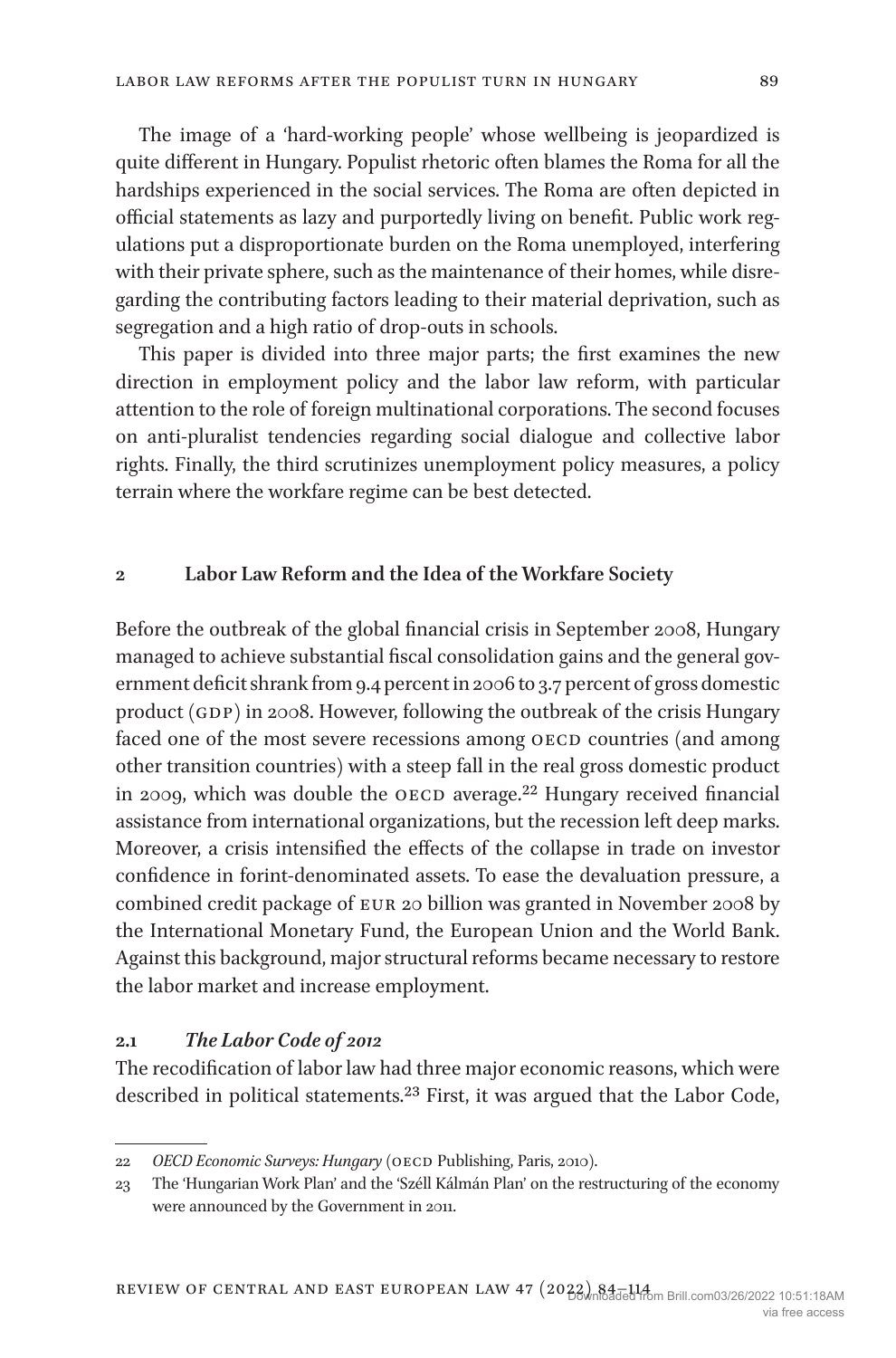which was in force at that time, still maintained regulations that fit the market dominated by large companies inherited from the state socialist era. Thus, a new Labor Code was needed, meeting the current needs of the (neoliberal) market economy. Second, it was claimed that the economic recovery needed the most flexible labor market in Central-Eastern Europe because intense flexibilization would enhance job creation in sectors that small and middle-sized  $companies<sup>24</sup> Third, less stringent labor regulations – especially for dismissed$  $companies<sup>24</sup> Third, less stringent labor regulations – especially for dismissed$  $companies<sup>24</sup> Third, less stringent labor regulations – especially for dismissed$ and damages – would strengthen the employers' position, which would serve as compensation for the disadvantages they had faced during the economic crisis[.25](#page-6-1)

The arguments were centered around the need for a significant social and economic transformation. As the Prime Minister stated in a conference speech in the World Economic forum in 2011, "reducing unemployment is a matter of life or death for Hungary … to achieve our goals, we need a complete reform of the labor market and the restructuring of the economy."[26](#page-6-2) This argument was complemented later with the rejection of the welfare society. Orbán stated many times that Hungary was deconstructing the welfare state, which lacked competitiveness, and instead, he is building a work-based society in which no one would deserve any support from the state unless he or she contributed to the economy.

Against this background, the new Hungarian Labor Code came into effect in 2012, with the main objective of increasing the employment rate by promoting employers' competitiveness.[27](#page-6-3) These interventions to the labor law as a response to the economic crisis were communicated as quick and decisive responses to employers' needs, as a result of which Hungary would be able

<span id="page-6-0"></span><sup>24</sup> Many press releases were dealing with this issue by Viktor Orbán and Péter Szijjártó, then spokesperson of the Prime Minister. See, for example, Hungarian News Agency: "Gyurcsány: a kormány rosszul teszi a dolgát," *hvg* (17 May 2011), available at [https://hvg.hu/](https://hvg.hu/itthon/20110517_orban_kormany_gyurcsany_ferenc) [itthon/20110517\\_orban\\_kormany\\_gyurcsany\\_ferenc.](https://hvg.hu/itthon/20110517_orban_kormany_gyurcsany_ferenc)

<span id="page-6-1"></span><sup>25</sup> Attila Kun, *National Report, Discussion Document – Hungary* (islssl xi European Regional Congress 2014 − Young Scholars Session, Dublin, 2014).

<span id="page-6-2"></span><sup>26</sup> Hungarian News Agency, "Orbán: nem jóléti állam épül," (18 October 2012), available at [https://www.napi.hu/magyar\\_gazdasag/orban\\_nem\\_joleti\\_allam\\_epul.534599.html](https://www.napi.hu/magyar_gazdasag/orban_nem_joleti_allam_epul.534599.html). Another example is this speech at GLOBSEC 2015 conference, available at [https://www.](https://www.youtube.com/watch?v=aVBARcSli3Q&feature=youtu.be&t=3653) [youtube.com/watch?v=aVBARcSli3Q&feature=youtu.be&t=3653.](https://www.youtube.com/watch?v=aVBARcSli3Q&feature=youtu.be&t=3653) This speech is also memorable for two more reasons: the Prime Minister announced that Hungary does not welcome migrant workers and wants to solve its labor shortage "on a biological basis", projecting a new demographic policy; and also he compared the Hungarian economic model to a pornographic movie by saying that nobody is able to define it, but immediately recognizes it once they see it.

<span id="page-6-3"></span><sup>27</sup> Explanatory memorandum attached to Act No I of 2012 (Labor Code).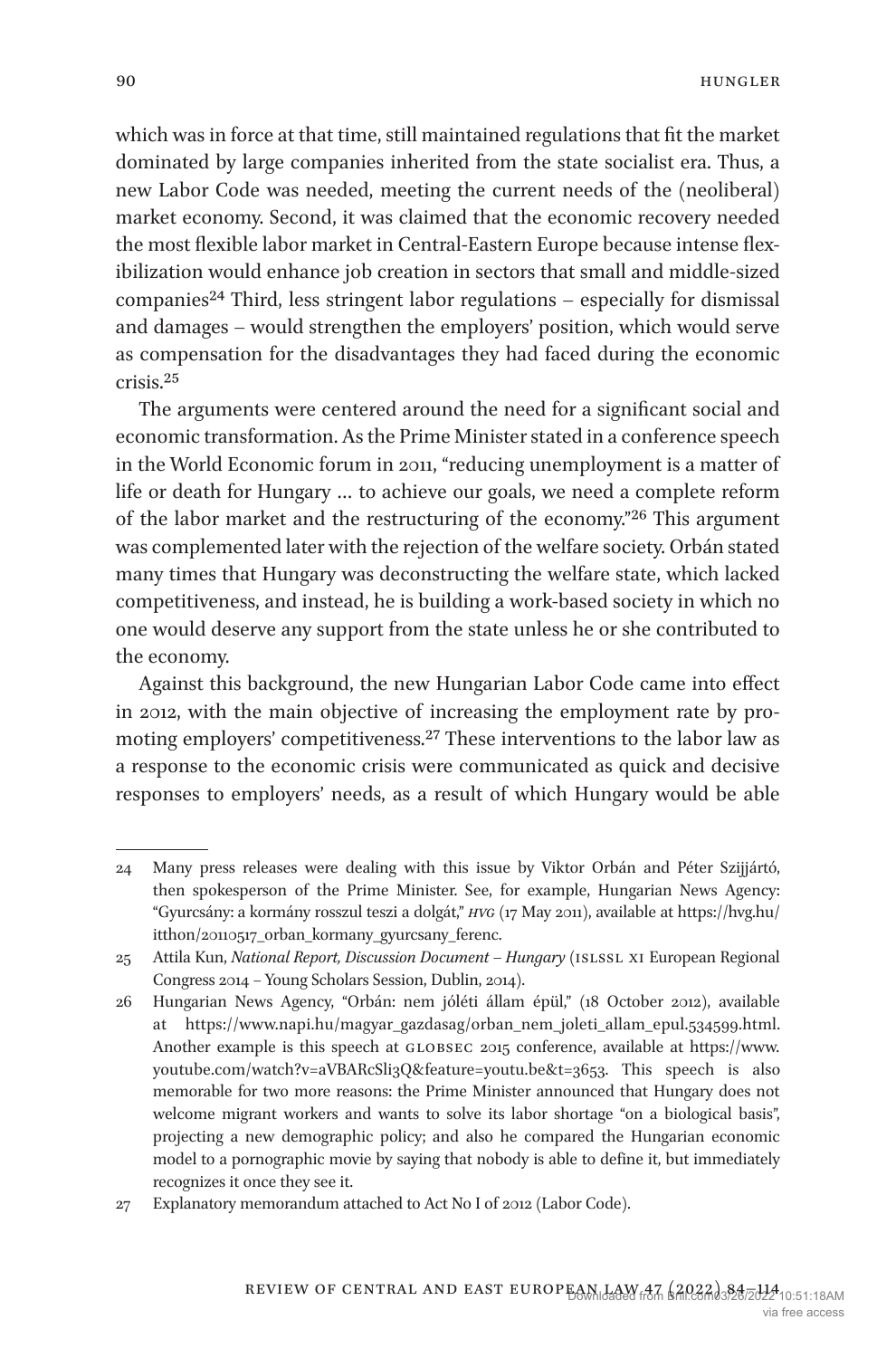to speed up its recovery[.28](#page-7-0) Flexibilization was based on the legal policy argument approximating labor law to private law, while the changing social and economic background was largely ignored. Thus, the crucial question concerning the success of this governmental policy was whether these new flexible rules would serve the 'work-based economy' as envisaged by the Fundamental Law and create 1 million new jobs within ten years, as promised to people in Fidesz's electoral campaign in 2010.

The most important changes were related to the termination of employment, working time, employers' liability for damages, the regulatory role of collective agreements, and the scope of trade union rights. For example, the new Labor Code abolished compulsory calculation methods concerning supplements for overtime and shift work<sup>29</sup> and thereby reduced salaries – arguably large companies benefited from this measure.<sup>30</sup> By introducing a new calculation method for absentee payments due to employees when not working (i.e. while they are on sick leave or related to their dismissal), these payments were significantly reduced compared to the previous calculation method, which was based on the average wage. Parties can now agree on a basic wage, which may include most of the wage supplements provided by the Labor Code; thus, no overtime or night shift supplements have to be paid. The legal consequences of unfair dismissal have been significantly restricted, and only actual damages are paid to employees as compensation. Radical changes were introduced in the relationship between the statute and collective agreements: collective agreements may derogate from most of the rules on the employment relation-ship and on collective rights to the detriment of employees.<sup>[31](#page-7-3)</sup>

While flexibilization of the employment relation and the decline of employment protection laws have been common characteristics of a turn to neo-liberalism across Europe,<sup>[32](#page-7-4)</sup> a central element of these reforms in Hungary was to meet better the market need of large foreign multinational companies to attract investment and job creation.

<span id="page-7-0"></span><sup>28</sup> *Ibid*.

<span id="page-7-1"></span><sup>29</sup> Act No I of 2012 (Labor Code), Section 139 para (2).

<span id="page-7-2"></span><sup>30</sup> György Lőrincz, "Kúriai döntés a műszakpótlékra való jogosultság feltételeinek értelmezéséről, avagy a jogalkotói cél feltárásának nehézségei" 3 *Munkajog* (2019), 54–57.

<span id="page-7-3"></span><sup>31</sup> Act No I of 2012 (Labor Code), Section 277.

<span id="page-7-4"></span><sup>32</sup> Colin Crouch, "The Neo-Liberal Turn and the Implications for Labour," in Adrian Wilkinson, Geoffrey Wood, and Richard Deeg (eds.), *The Oxford Handbook of Employment Relations: Comparative Employment Systems* (Oxford University Press, Oxford, 2014), 589–614.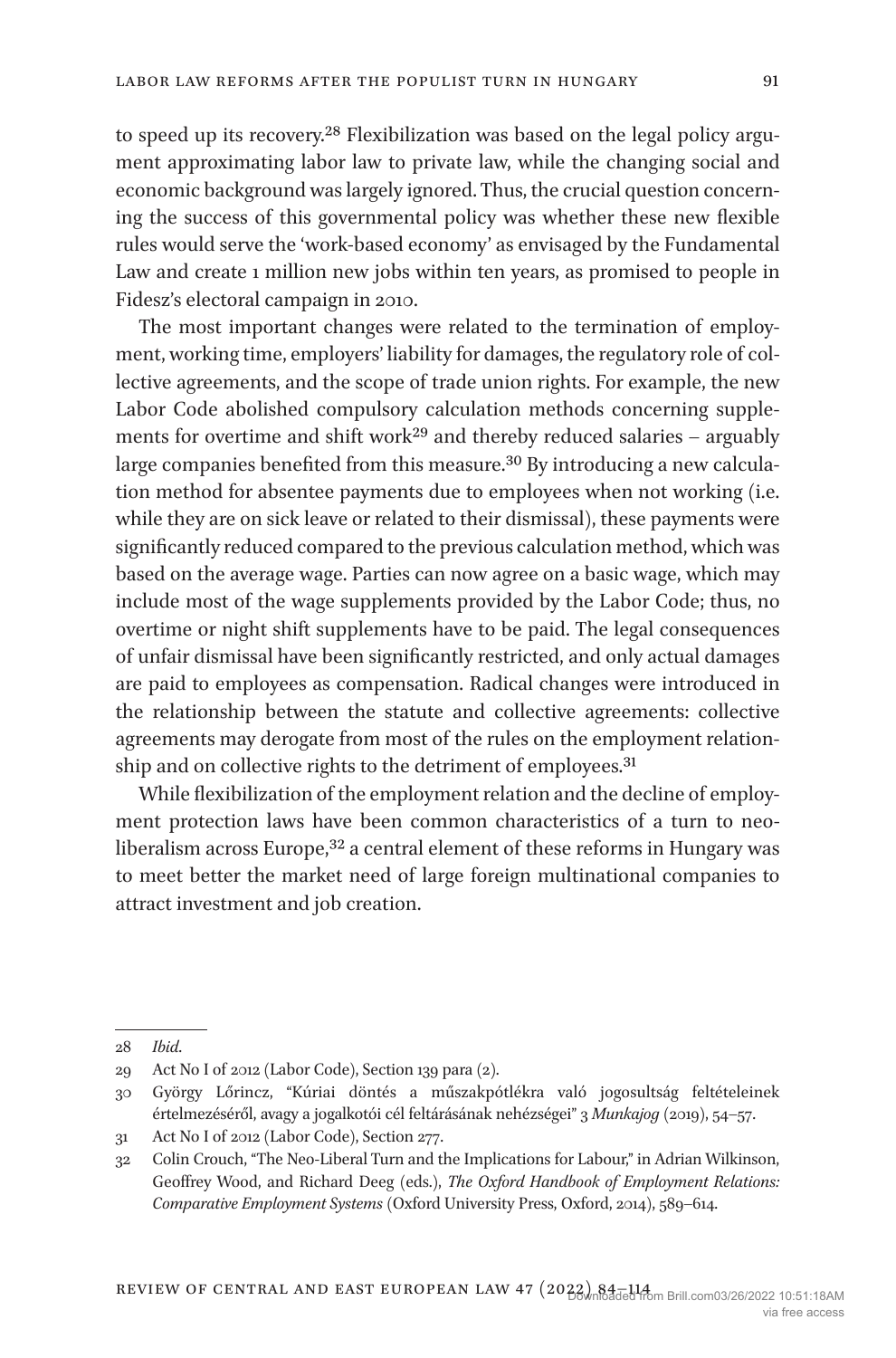## **2.2** *Job Creation through Foreign Direct Investment*

While adapting the varieties of capitalism approach to the CEE context, Nölke and Vliegenthart identified dependent market economies (DME), which are characterized by structural dependence on foreign direct investment  $(FDI)$ , attracted by the ample supply of comparatively cheap and skilled labor, and by solid hierarchical control from headquarters to local subsidiaries.<sup>33</sup> FDI and foreign-owned bank investments are the primary sources of investment in DME countries. Labor relations are typically non-conflictual, trade unions' collective bargaining power is relatively low and social dialogue is decentralized. This setting is comfortable for multinational corporations, who are typically uninterested in (or even strongly object to) getting involved in national- or sectoral-level collective bargaining.<sup>[34](#page-8-1)</sup>

Hungary is ideal for large investments for many reasons. The corporate tax rate, at 9 percent, is already the lowest in the EU, but with certain tax credits, this rate can be even lower, at around 5 percent.<sup>35</sup> The new Labor Code reduced employee protection and let employers define working conditions almost without any control from social partners. Removing the institutions of labor law regulation and reducing legal intervention in the relationships between employers and individual employees increased inequality and cut wages, making employees even more vulnerable to the unilateral will of employers and prone to the adverse effects of the economic crisis. Moreover, while large multinational companies found these flexible employment provisions helpful and thus encouraged foreign direct investment, small and micro enterprises hardly benefited from them in practice, as the enforcement of the Labor Code is in general problematic in this part of the economy. Thus, weaker employment protection contributed to economic growth but hardly generated mass employment.

Therefore, the government dependence on foreign multinational companies to create the desired number of new jobs fueled clientelism towards these

<span id="page-8-0"></span><sup>33</sup> Andreas Nölke and Arjan Vliegenthart, "Enlarging the Varieties of Capitalism: The Emergence of Dependent Market Economies in East Central Europe," 61(4) *World Politics* (2009), 670–702.

<span id="page-8-1"></span><sup>34</sup> Dragoș Adăscăliței and Ștefan Guga, "Tensions in the Periphery: Dependence and the Trajectory of a Low-cost Productive Model in the Central and Eastern European Automotive Industry." 27(1) *European Urban and Regional Studies* (2018), 18–34.

<span id="page-8-2"></span><sup>35</sup> However, Hungary is not a low-tax country. On the contrary, there is a flat income tax rate of 15 percent, meaning that high-income earners earn very well, and the country also imposes the highest vat rate of any EU country, at 27 percent, which makes goods very expensive for consumers.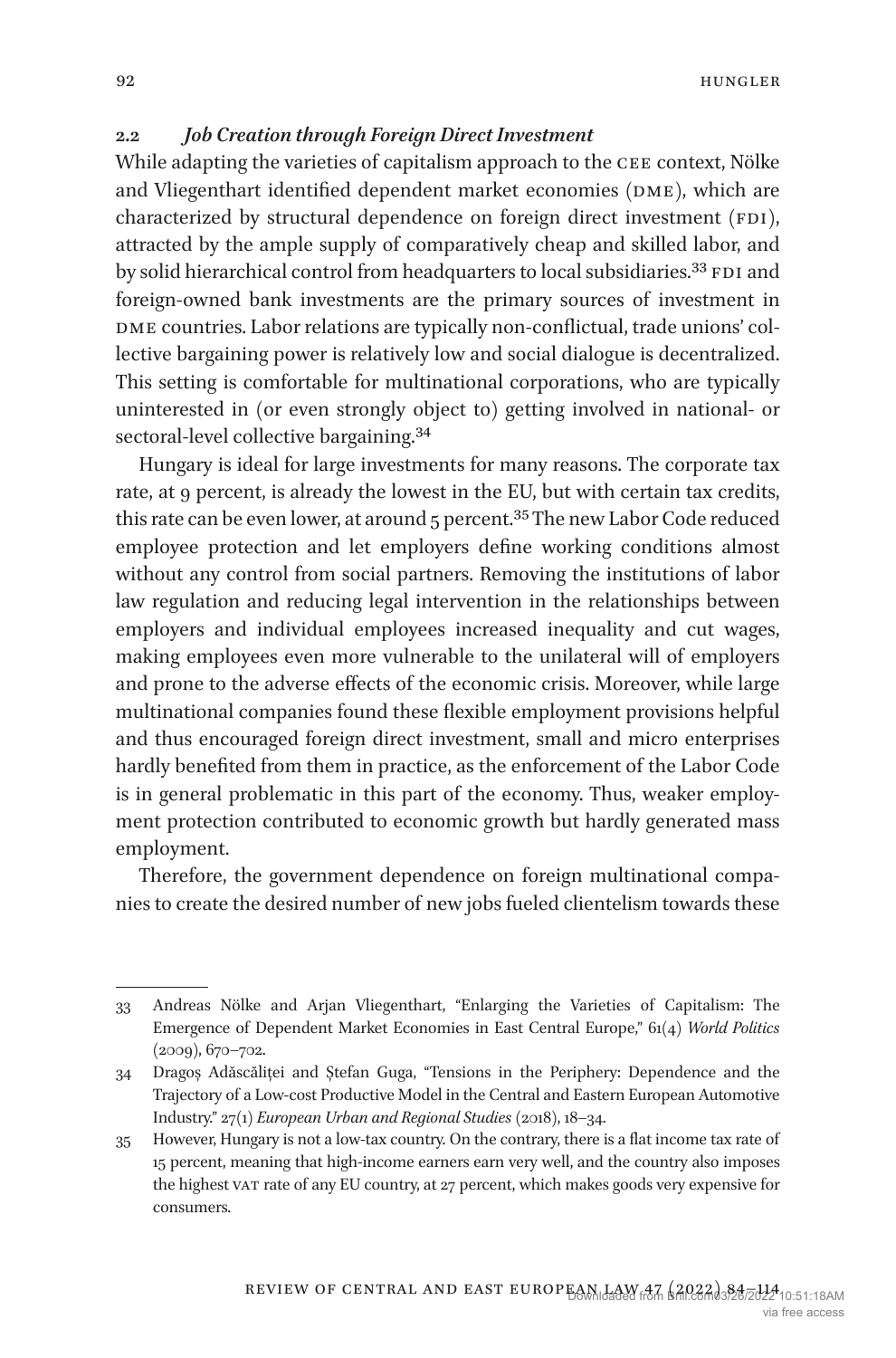investors[.36](#page-9-0) The Government has declared certain multinational companies in the automotive sector to be its strategic partners. Clientelism is not an isolated case among foreign businesses; international corporations have been crucial enablers of Orbán's illiberal turn.<sup>[37](#page-9-1)</sup> As is known from the varieties of capitalism literature, cee countries are prone to using foreign direct investment to stabilize their economy[.38](#page-9-2)

Fidesz made political capital on a European level by systematically restructuring the economy, especially by creating a tax haven for multinational companies. While the tax credits given to selected multinational corporations weakened the extractive capacity of the state, the number of newly created jobs was not as significant as expected: multinationals' share of total employment has been around 26 percent.[39](#page-9-3) The Government has subsidized German automotive companies way above other players in the sector ([Table 1\)](#page-10-0). Between 2005 and 2010, the socialist Government provided huf 111.7 billion (eur 328.8 million) financial support for various corporations. In return, these companies created 24 290 new jobs. The Orbán government gave huf 273.7 billion (eur 769.4 million) support while 33 695 new jobs were created between 2010 and 2020[.40](#page-9-4) The biggest beneficiary of this strategic partnership was bmw, which received HUF 12.3 billion (EUR 35.42 million) state support in 2016 to create 645 jobs. It means that creating one new job in BMW cost around HUF 20 million (eur 56 240) for Hungarian taxpayers. In the meantime, domestic companies, especially small and medium-sized employers hardly received any financial support for job creation.<sup>[41](#page-9-5)</sup>

<span id="page-9-0"></span><sup>36</sup> Clientelism only exists in sectors where companies do not compete with any Hungarian government-associated businesses; they are viewed as 'unwanted competitors'. However, there is no competition from within Hungary in the manufacturing industry, especially in the automotive sector.

<span id="page-9-1"></span><sup>37</sup> Dorit Geva, "Orbán's Ordonationalism as Post-Neoliberal Hegemony" 4 *Theory, Culture & Society* (2021), 1–23.

<span id="page-9-2"></span><sup>38</sup> Dorothee Bohle and Béla Greskovits, *Capitalist Diversity on Europe's Periphery* (Cornell University Press, Ithaca, US, 2012); Nölke and Vliegenthart, *op.cit*. note 33.

<span id="page-9-3"></span><sup>39</sup> Hungarian Central Statistical Bureau, available at [https://www.ksh.hu/docs/hun/xftp/](https://www.ksh.hu/docs/hun/xftp/idoszaki/pdf/kulfleany12.pdf) [idoszaki/pdf/kulfleany12.pdf](https://www.ksh.hu/docs/hun/xftp/idoszaki/pdf/kulfleany12.pdf). Taxes on capital in Hungary represented the smallest share within total taxation in Eastern Europe, contributing significantly to the weakening of the fiscal capacity of the state: Taxation Trends in the European Union; see: Data for the EU Member States, Iceland and Norway (Publications Office of the European Union, Luxembourg, 2014).

<span id="page-9-4"></span><sup>40</sup> Hungarian Central Statistical Bureau available at [https://www.ksh.hu/docs/hun/xstadat/](https://www.ksh.hu/docs/hun/xstadat/xstadat_eves/i_qpk015.html) [xstadat\\_eves/i\\_qpk015.html](https://www.ksh.hu/docs/hun/xstadat/xstadat_eves/i_qpk015.html).

<span id="page-9-5"></span><sup>41</sup> László Vértesy*, A multinacionális vállalatok szerepe a gazdaságban és a munkaerőpiacon* (Budapesti Műszaki és Gazdaságtudományi Egyetem, Budapest, 2018).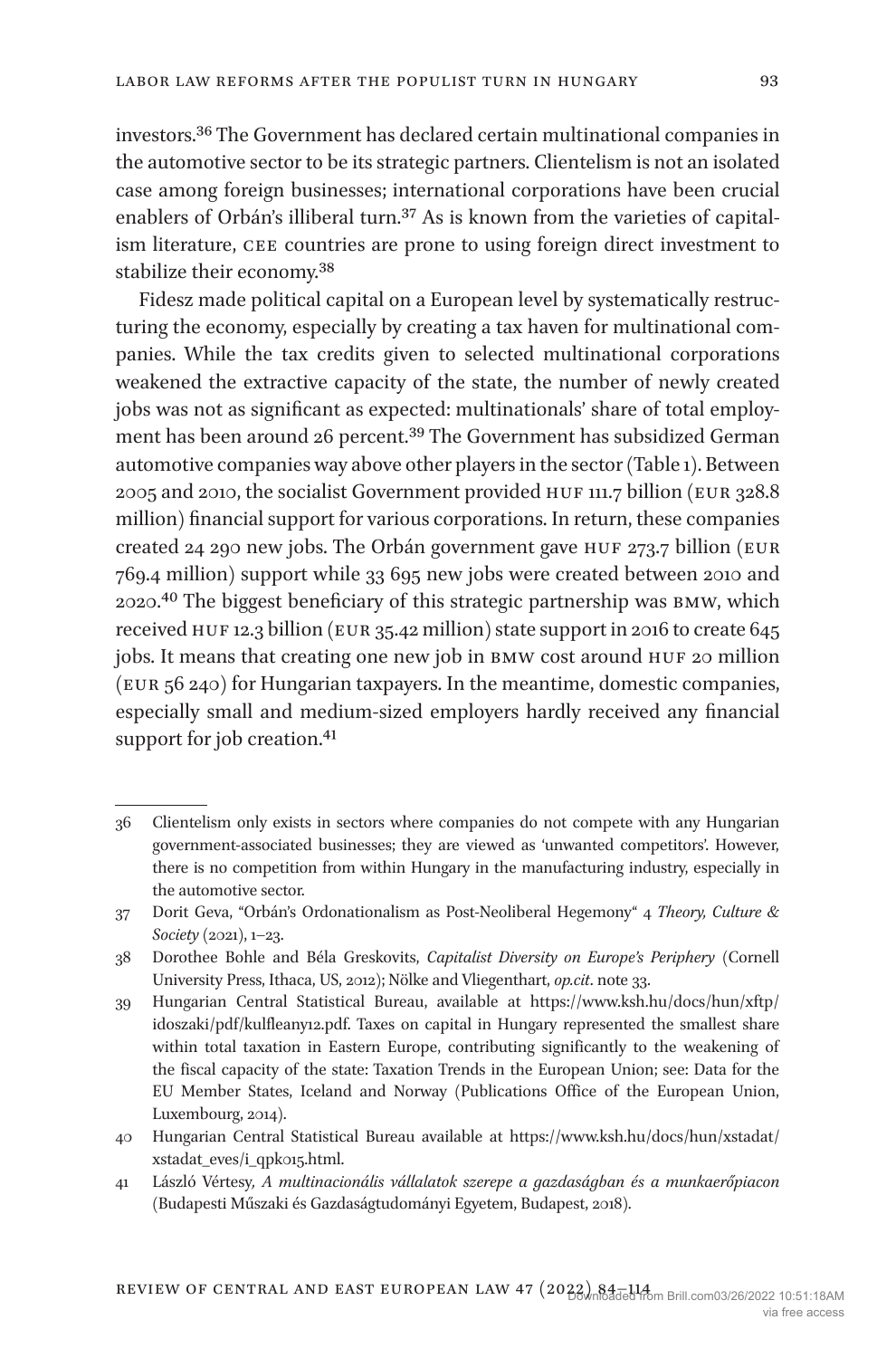<span id="page-10-0"></span>TABLE 1 The amount of government subsidy (in 1000 HUF) and the number and price of vacancies created by car manufacturers between 2004 and 2020

|                         | Audi       | Hankook    | Opel    | <b>BMW</b> | Mercedes Benz Suzuki |               | Robert Bosch |
|-------------------------|------------|------------|---------|------------|----------------------|---------------|--------------|
|                         |            |            |         |            |                      |               |              |
| Gov. Subsidy (1000 HUF) | 36 109 895 | 15 881 000 | 6454275 | 12 322 500 | 35 031 738           | 3 3 9 4 1 1 5 | 23 857 576   |
| Number of vacancies     | 3012       | 1508       | 859     | 645        | 3 500                | 400           | 6021         |
| Cost of 1 new position  |            |            |         |            |                      |               |              |
| (1000 HUF)              | 11988.68   | 10531.17   | 7513.71 | 19104.65   | 10009.07             | 8485.29       | 3962,39      |

source: hungarian government, author's compilation[42](#page-10-5)

Orbán is allegedly using these multinational investors to legitimize his power[;43](#page-10-1) German automotive manufacturers are essential due to his vulnerability to charges of building the 'illiberal state', and he can always point to the 4 percent annual GDP growth coupled with a low unemployment rate.<sup>44</sup> In return, he openly supports carmakers in the European Council to save their investments and the jobs they have created.[45](#page-10-3)

This *quid pro quo* relationship has continued during the COVID-19 pandemic. At a press conference, Orbán ensured Audi's leadership that "the profit is private, but the risk is shared["46](#page-10-4) between the Hungarian Government and the German carmakers, as the economic crisis jeopardized job security at the

<span id="page-10-5"></span><sup>42</sup> Government's statistical data on governmental support given by individual governmental decisions.

<span id="page-10-1"></span><sup>43</sup> Geva, *op.cit*. note 37.

<span id="page-10-2"></span><sup>44</sup> For example, apart from job creation and investments, Audi bankrolls a new multipurpose sports arena close to their plant as part of its corporate social responsibility efforts. Orbán has been building such arenas all over Hungary, something which has been largely criticized. See Matthias Kolb: "Die deutsche Autoindustrie muss aufhören, sich von Orbán missbrauchen zu lassen," *Süddeutsche Zeitung* (5 April 2018), available at [https://www.](https://www.sueddeutsche.de/politik/wahl-in-ungarn-die-deutsche-autoindustrie-muss-aufhoeren-sich-von-orban-missbrauchen-zu-lassen-1.3929691) [sueddeutsche.de/politik/wahl-in-ungarn-die-deutsche-autoindustrie-muss-aufhoeren-sich](https://www.sueddeutsche.de/politik/wahl-in-ungarn-die-deutsche-autoindustrie-muss-aufhoeren-sich-von-orban-missbrauchen-zu-lassen-1.3929691)[von-orban-missbrauchen-zu-lassen-1.3929691.](https://www.sueddeutsche.de/politik/wahl-in-ungarn-die-deutsche-autoindustrie-muss-aufhoeren-sich-von-orban-missbrauchen-zu-lassen-1.3929691)

<span id="page-10-3"></span><sup>45</sup> After Germany's automotive industry was hit by its biggest scandal ever, executives of this group of companies then turned directly to Viktor Orbán, asking him to represent the interests of car manufacturers in the European Council, which was currently discussing the matter. It was found that Volkswagen Group's diesel cars had used software manipulation to cheat on emission tests for many years. As a result of the scandal, the price of vw shares began to plummet, and it looked like several companies could be seriously endangered, forcing them to close factories and cut jobs. However, Viktor Orbán agreed to help and kept his promise, as a German automotive executive said with satisfaction See: Szabolcs Panyi: "How Orbán Played Germany, Europe's Great Power," Direkt36 (18 September 2020), availaible at [https://www.direkt36.hu/en/a-magyar-nemet-kapcsolatok-rejtett-tortenete/.](https://www.direkt36.hu/en/a-magyar-nemet-kapcsolatok-rejtett-tortenete/)

<span id="page-10-4"></span><sup>46</sup> Soma Ábrahám Kiss, "Orbán biztosította az Audit, hogy a profit privát, a kockázat közös," *Mérce* (17 June 2020), available at [https://merce.hu/2020/06/17/orban-biztositotta-az-audit](https://merce.hu/2020/06/17/orban-biztositotta-az-audit-hogy-a-profit-privat-a-kockazat-kozos/)[hogy-a-profit-privat-a-kockazat-kozos/](https://merce.hu/2020/06/17/orban-biztositotta-az-audit-hogy-a-profit-privat-a-kockazat-kozos/).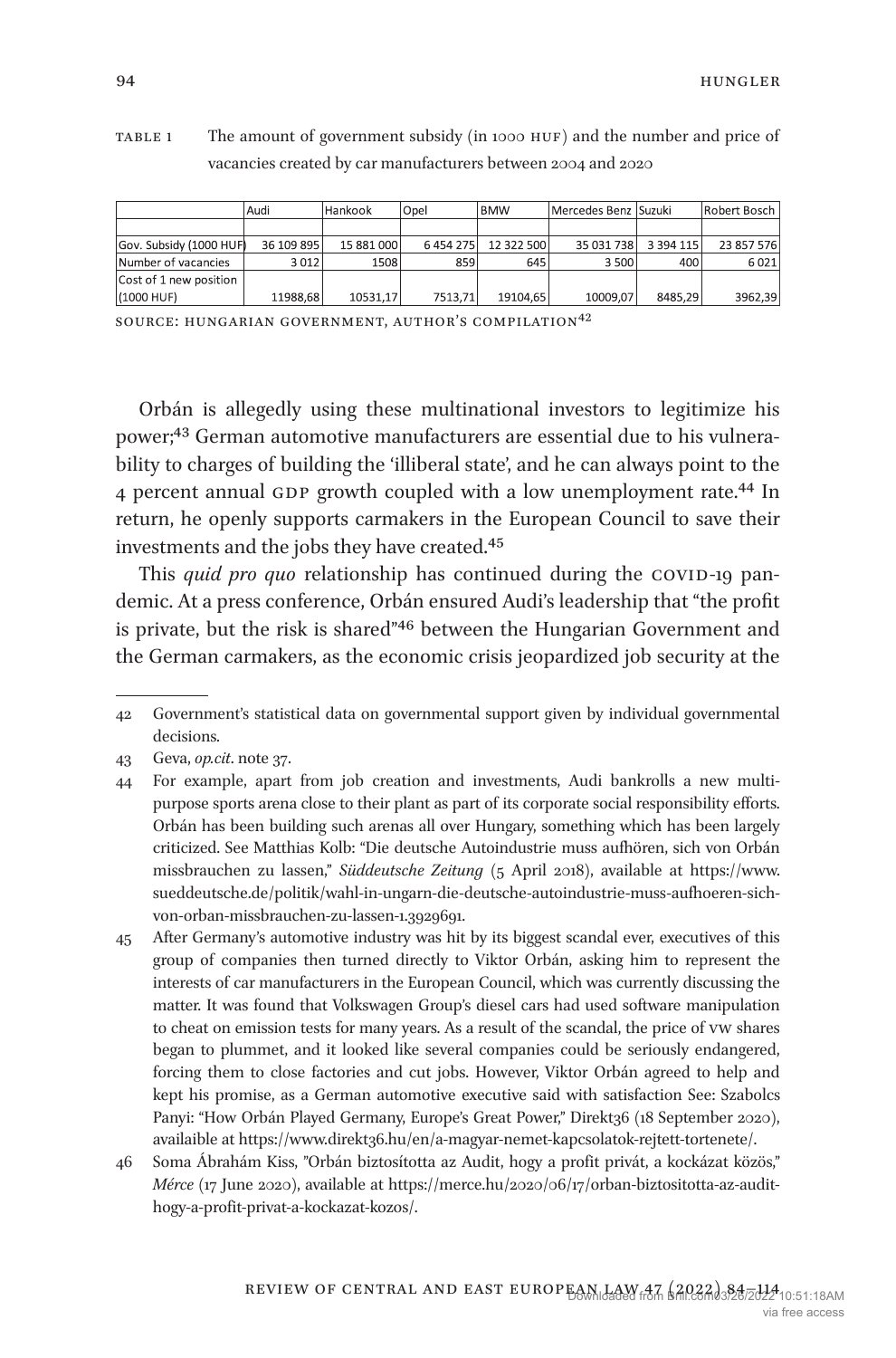Audi plant. Although Audi made around eur 5.7 billion profit in Hungary in ten years, which was mostly returned to their German headquarters, the Government offered financial support for the plant to secure jobs.[47](#page-11-0)

This regulatory environment fully meets the expectations of large multinational corporations, as it has been described in the varieties of capitalism literature. Therefore, on the one hand, further investments and employment opportunities can be projected. But, on the other hand, clientelism weakens institutionalized interest representation for non-privileged employers, and consequently, questions the importance of autonomous social dialogue.

#### **3 Reform of Social Dialogue and Anti-Pluralism Trends**

The Government drew up the economic plans after the landslide victory of Fidesz and its politically subordinated ally, KDNP (Christian Democrats). These plans emphasized the role of collective labor law, in particular in economic development, and the importance of autonomous regulations in the world of work[.48](#page-11-1) However, these sources refer to both individual and collective autonomy as new and forward-looking ideas to reform Hungarian labor law. This undistinguished point of reference disregards the historical fact that strengthening individual autonomy would instead represent a step backwards. It is by and large unquestioned that the origins of labor law date back to times when state actors started to control the autonomy of parties entering an employment relationship to protect the weaker party, the employee. Thus, collective autonomy – as opposed to individual autonomy – is an effective tool to control the unilateral regulating power of employers[.49](#page-11-2)

The 2012 Labor Code pursued a new regulatory concept and now allows collective agreements to depart from the provisions of the law without restriction, even to the employee's detriment. The new concept allows social partners to have much more influence on shaping working conditions through agreements. However, instead of reinforcing the positions of the bargaining partners, especially that of trade unions, the new Labor Code significantly curtailed trade union rights at the workplace.

<span id="page-11-0"></span><sup>47</sup> National News Agency: "Orbán: A kormány kész anyagi támogatást adni a győri Audigyárnak," *24.hu* (15 June 2020), available at [https://24.hu/fn/gazdasag/2020/06/15/](https://24.hu/fn/gazdasag/2020/06/15/koronavirus-gyor-audi-orban-viktor-tamogatas/) [koronavirus-gyor-audi-orban-viktor-tamogatas/](https://24.hu/fn/gazdasag/2020/06/15/koronavirus-gyor-audi-orban-viktor-tamogatas/).

<span id="page-11-1"></span><sup>48</sup> Explanatory memorandum attached to Act No I of 2012 (the Labor Code).

<span id="page-11-2"></span><sup>49</sup> Kollonay-Lehoczky, *op.cit*. note 15.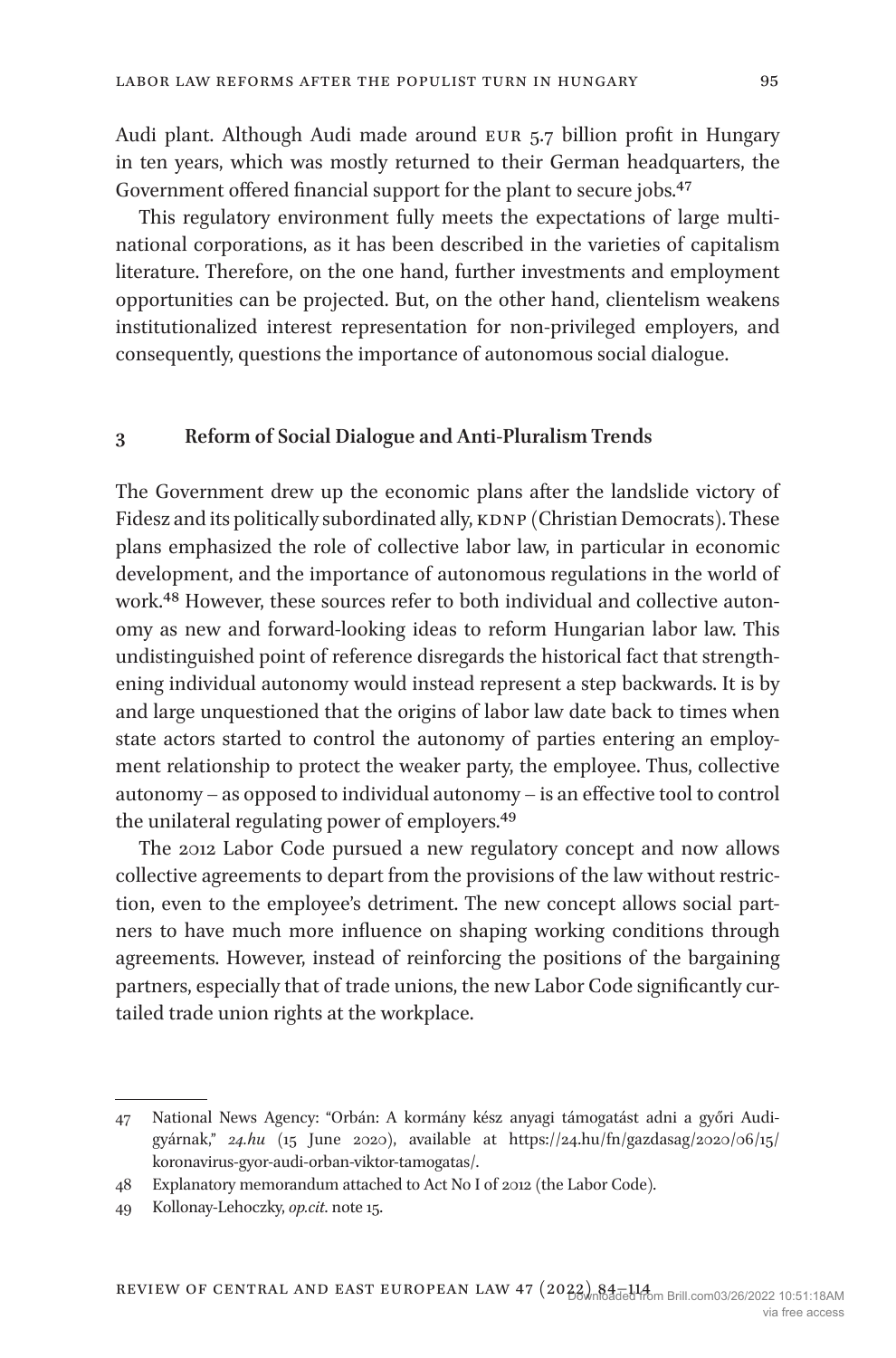The new Labor Code does not provide employees' representatives with strong, enforceable rights to fulfil their tasks. On the contrary, the new Labor Code diminishes the rights of trade unions in two respects. First, the legal protection against the termination of employment is not provided for every officer of the trade union (as had been regulated by the former Labor Code of 1992), but only for a minimum of two and a maximum of six officers, depending on the number of employees in the workplace[.50](#page-12-0) Second, although working time reduction is given to these protected trade union officers, their entitlements are shorter than before.<sup>51</sup> Arguably, it is increasingly difficult in large establishments to effectively carry out tasks related to trade union work in such a short timeframe.[52](#page-12-2) Overall, the new Labor Code favors works council representation over trade unions, as the monitoring of the compliance with labor law became the general task of works councils and not of trade unions as it had been before, even though the necessary authority is not assured for works councils (e.g. the right to initiate proceedings before authorities or the right to strike)[.53](#page-12-3)

Trade unions – which had not been overly strong in the past either – are in an increasingly difficult position to protect employees' interests. The revision of the Strike Act further curtailed their level playing field<sup>54</sup> in 2010. Amendments concerning minimum service levels<sup>55</sup> created a two-tier regulatory system. In some sectors, the minimum service level is set out by a statutory norm.[56](#page-12-6) In other fields, parties have to agree on the minimum service level. If their negotiations fail, the labor court sets the level following the last offer of the employer. The court process, even though the law sets a short 5-day procedural deadline for courts,[57](#page-12-7) is very sluggish in practice. The newly introduced system has had a coercive psychological effect on trade unions because the burden of

<span id="page-12-0"></span><sup>50</sup> Act No I of 2012 (Labor Code) Section 273.

<span id="page-12-1"></span><sup>51</sup> Act No I of 2012 (Labor Code) Section 273.

<span id="page-12-2"></span><sup>52</sup> The reduced working time entitlement is one hour for every second member of the trade union. In this way, if the trade union has 200 members working for the employer, its members are entitled to 100 extra hours/month. Act No I of 2012 (Labor Code) Section 274 para (2).

<span id="page-12-3"></span><sup>53</sup> Act No I of 2012 (Labor Code) Section 262.

<span id="page-12-4"></span><sup>54</sup> The right to organize a strike is guaranteed by the Basic Law of Hungary and Act No vii of 1989 on Strikes. According to the law, strikes may be organized to protect the economic and social interests of the employees. Although it is a right of employees, strikes are usually organized by trade unions, while a solidarity strike is within the exclusive competence of trade unions.

<span id="page-12-5"></span><sup>55</sup> Businesses carrying out essential services for the public must provide a minimum service level during the strike. No statutory norm defines the personal scope of this regulation; it is decided on a case-by-case basis by the courts.

<span id="page-12-6"></span><sup>56</sup> At the moment, two areas are covered by the law, public transport and postal services.

<span id="page-12-7"></span><sup>57</sup> Act No CXVIII of 2017. Section 1. para (1).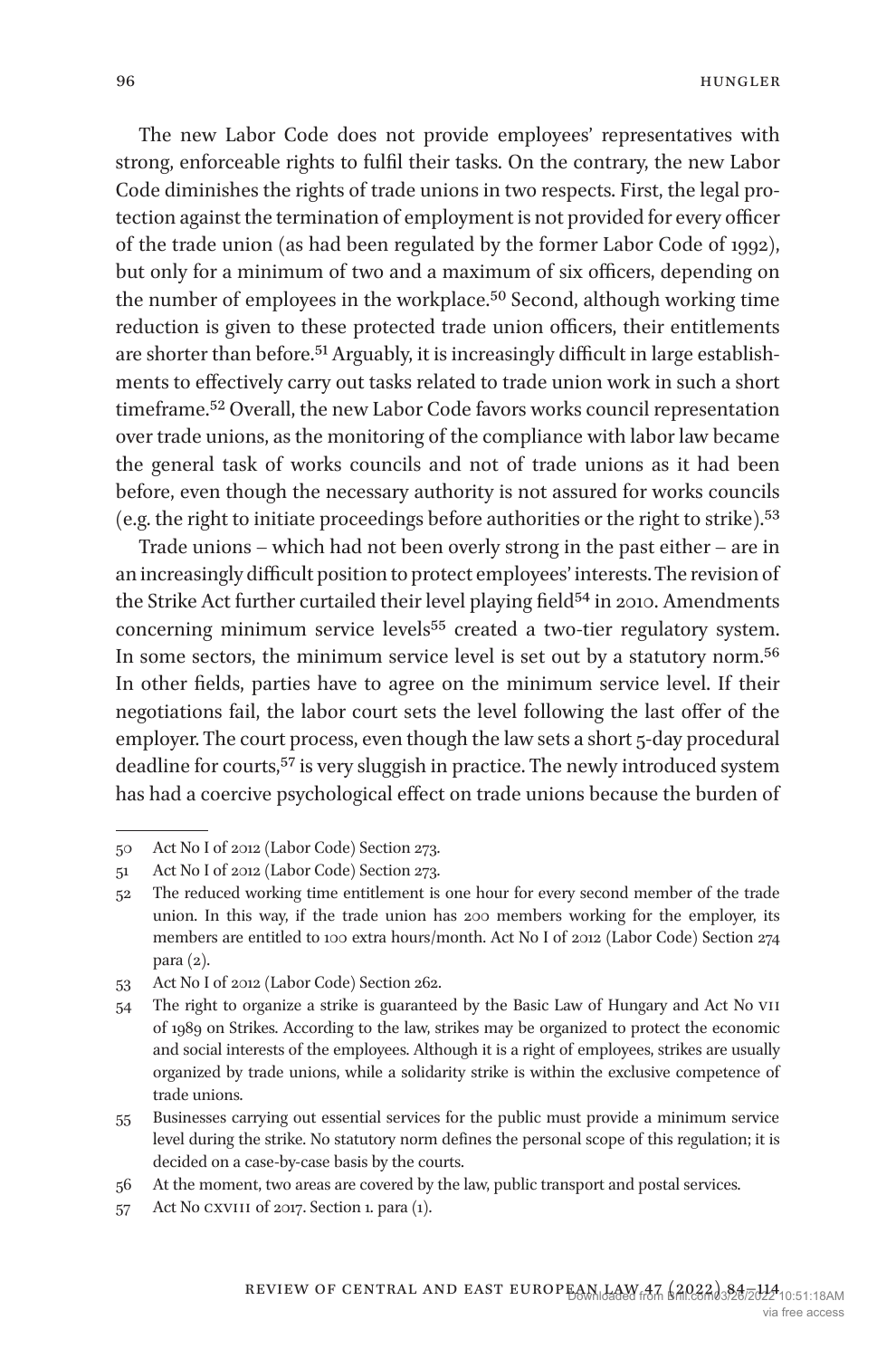unlawful action is overly heavy on organizers. Until the minimum service level is decided, a strike cannot be lawfully organized. Consequently, the amendments have had a detrimental effect on the number of strikes: between 2010 and 2019, a total of 341 collective actions were organized, and only 64 were strikes or warning strikes.<sup>58</sup> Due to the uncertainty regarding the lawfulness of the collective action and the administrative burden related to the court process, trade unions and civil organizations prefer to organize actions other than strikes, mostly marches, governed by the act on freedom of assembly.[59](#page-13-1) However, these alternative actions are significantly less effective than strikes.<sup>60</sup>

The populist approach towards collective autonomy creates a hostile environment for trade union members, and the lack of remedies available for them when their collective rights are infringed make a trade union's position in the workplace insecure. Furthermore, stigmatizing the representatives of alternative opinions and turning them into political scapegoats creates a general sense of fear and insecurity among existing union members and supporters.<sup>61</sup>

The COVID-19 pandemic further added to the decline of collective autonomy. The Government unilaterally adopted measures directly affecting labor law.[62](#page-13-4) As long as the decree adopted during the state of danger was in force, provisions of collective agreements derogating from its rules could not be applied. A subsequent emergency decree introduced another major blow to trade unions' rights,[63](#page-13-5) amending regulations related to working time banking. Employers could unilaterally expand the reference period for working time banking, while this type of derogation had formerly been subject to a collective agreement. These exceptional regulations were in force until the expiry of a period of thirty days following the end of the state of emergency. However, after the

<span id="page-13-1"></span>59 Act No. lv of 2018 on freedom of assembly.

<span id="page-13-0"></span><sup>58</sup> Against this legal and institutional background, it was somewhat surprising that strike activity significantly increased in 2019. This year, 16 strikes were organized, which was far above the number of actions taking place in previous years. See: Erzsébet Berki, "*Munkaügyi akciók 2010 és 2019 között Magyarországon, különös tekintettel a sztrájkra,*" (Friedrich Ebert Stiftung, Budapest, 2019), 9.

<span id="page-13-2"></span><sup>60</sup> Berki, *op.cit*., note 58.

<span id="page-13-3"></span><sup>61</sup> Zsuzsa Árendás and Sára Hungler, "The Empty Shell of Social Dialogue – A Hungarian Case Study," 7 *Társadalomtudományi Szemle (socio.hu)* (2019), 49–69.

<span id="page-13-4"></span><sup>62</sup> Government Decree No  $47/2020$  (III. 18.) Section 6.; for the full text in English see [https://](https://njt.hu/translated/doc/J2020R0047K_20200319_FIN.pdf) [njt.hu/translated/doc/J2020R0047K\\_20200319\\_FIN.pdf.](https://njt.hu/translated/doc/J2020R0047K_20200319_FIN.pdf) Opposition politicians filed a claim to the Constitutional Court to abolish the decree arguing that the unlimited scope given to employers and employees to defer from the binding rules of the Labor Code is unconstitutional and infringes several EU regulations and directives, such as the GDPR (application no. ii/00887/2020), however, it is unlikely that the Constitutional Court will deal with a piece of legislation which is no longer in force.

<span id="page-13-5"></span><sup>63</sup> Government Decree 104/2020 (vi. 10.).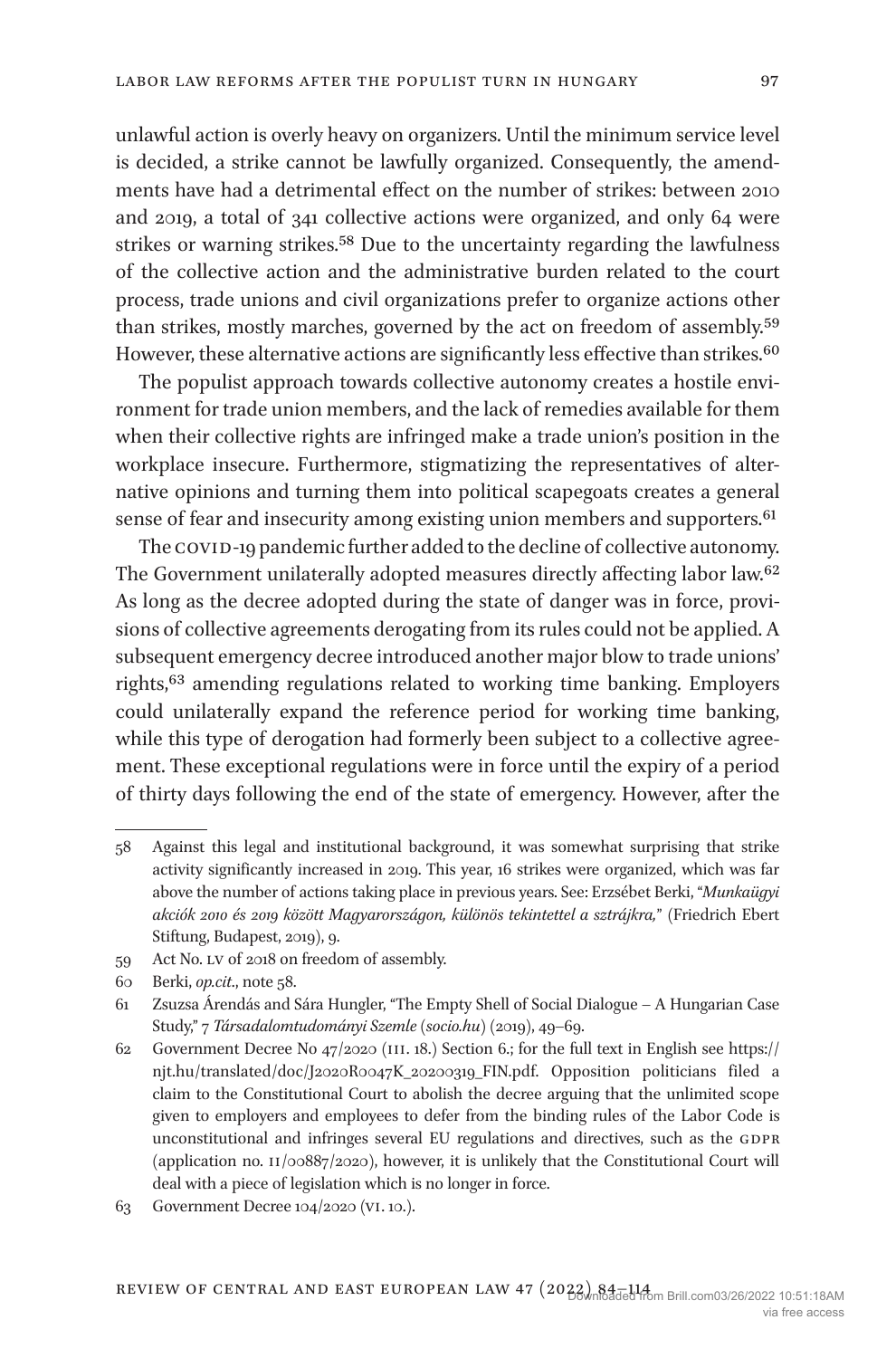state of emergency was lifted, the law reinforced the extended reference period for working time banking and stipulated that collective agreements regulating this issue are not applicable. This newly introduced restriction will likely further weaken trade unions' role and hinder social dialogue on the workplace level.

#### **3.1** *Abolishing National Tripartism*

The tripartite National Interest Reconciliation Forum was abolished in 2010, and a two-tier social dialogue model has emerged in Hungary. On the one hand, there is an official body, the National Economic and Social Council (nesc), which involves representatives from many different areas of society, but it operates without any government agents.<sup>[64](#page-14-0)</sup> NESC rights are narrowly formulated, and that casts a shadow on its importance as a consultative forum that strives for national consensus in substantial economic and social questions. Albeit envisaged as a comprehensive consultative forum, the nesc lacks the necessary elements to be qualified as a national tripartite forum for social dialogue: the lack of the formal participation of the Government signifies the weak position of the council. Consequently, the Government does not consult the nesc about important topics, such as the minimum wage, making its operation highly contested. On the other hand, there is an informal council established by the Government by a civil law contract, but only selected organizations loyal to the Government are part of this.<sup>65</sup> The common denominator for these forums is that neither of them meets the requirements for national level tripartite social dialogue set forth by Convention No 144 of the International Labor Organization (ILO).<sup>66</sup>

<span id="page-14-0"></span><sup>64</sup> The National Economic and Social Council (nesc) is a consultative, drafting and advisory body independent of Parliament and the Government, established to discuss comprehensive matters affecting the development of the economy and society, and national strategies across government cycles, and to promote the development and implementation of harmonious and balanced economic development and related social models. See: Act No XCIII of 2011.

<span id="page-14-1"></span><sup>65</sup> The Permanent Consultation Forum (pcf) was established by a civil law contract between the Government and the invited trade union federations and employers' associations. The PCF is attended by the Prime Minister in person together with the Secretary of State responsible for Employment Policy. In 2012 the Government invited three out of the six trade union confederations and three out the nine employer organizations to the forum to develop joint positions regarding employment, industrial development and its related socioeconomic and financial aspects, including the policy on wage increments in the private sector.

<span id="page-14-2"></span><sup>66</sup> The Convention on Tripartite Consultation (International Labor Standards), 1976 (No. 144). The Conventions provides that Contracting Parties undertake the duty to operate procedures which ensure effective consultations concerning the activities of the International Labor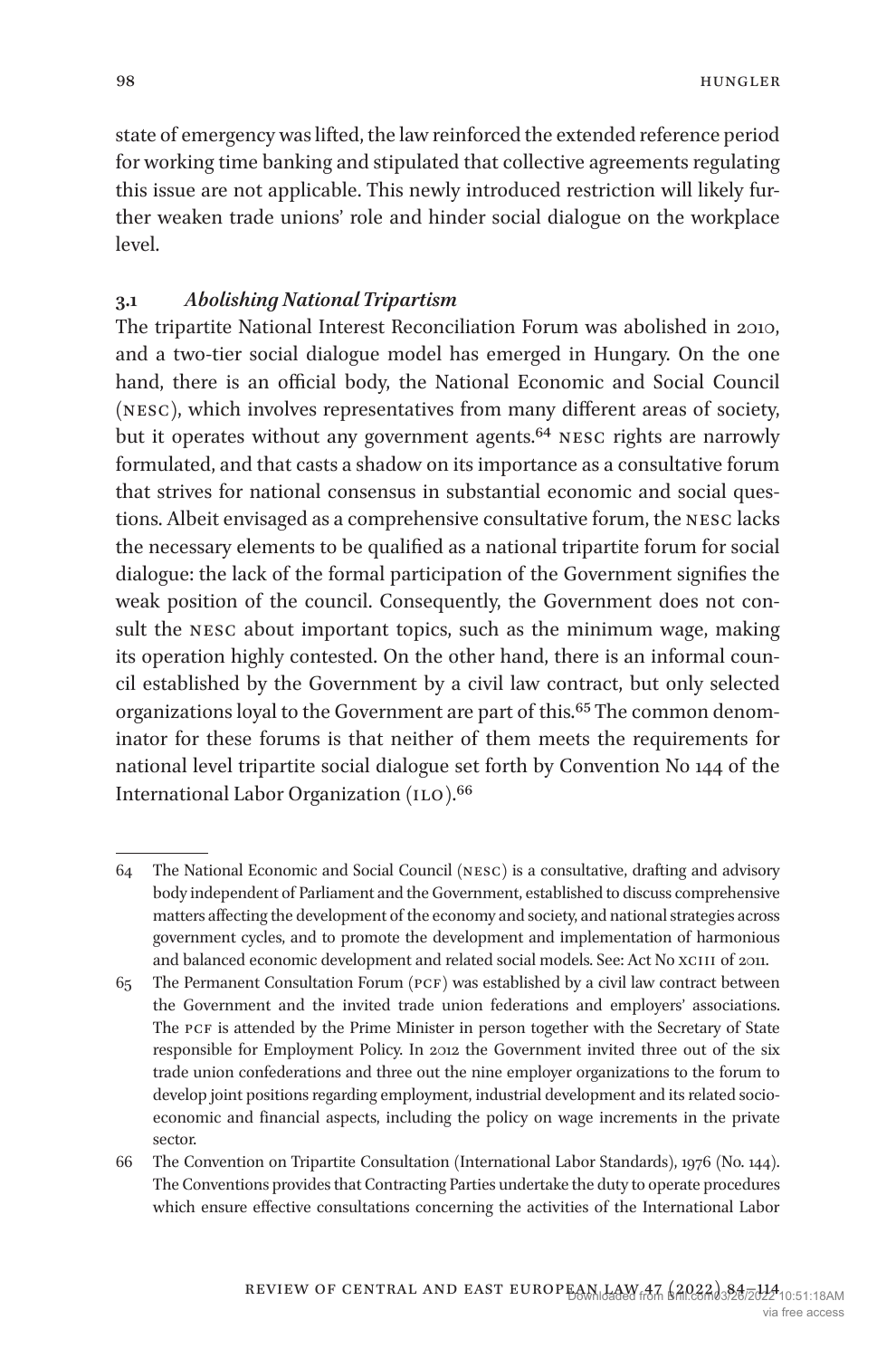The reforms and their aftermath fit the long term strategy of the Government, which leaves no scope for transparent democratic dialogue and excludes relevant social partners from decision making. The change in the legislation, and thus the character of social dialogue, also meant that positions represented by the participants at such meetings have ceased to be binding on the Government, opinions of the members of the tripartite system are ignored, and consultations have no political, economic or social consequences. Formally, all the institutions of the national level social dialogue are in place, occasional meetings are held whenever the Government finds it necessary to legitimize its steps or decisions publicly, and some of the concrete issues are put on the table during such forums, but the mechanism and negotiating processes of such issues are subjects of serious concern. This practice constitutes procedural violations of democratic rules, not to mention the lack of any social, political or economic impact, or any direct consequence whatsoever of these national-level forum meetings.[67](#page-15-0)

The Government effectively eliminated social partners from the employment policymaking process, which has an important spill-over effect on lower levels of social dialogue as well. Instead of genuine bargaining, the related ministries and other government agents directly negotiate with certain large (multinational) business partners. A good example could be an amendment of the Labor Code adopted in December 2018.[68](#page-15-1) The law was adopted without prior consultations with social partners at the tripartite structures, and against the massive opposition of trade unions and a wide coalition of civil organizations, and opposition parties. Demonstrations and road blockades were organized around the country. The law increased the annual overtime to 400 hours (from 250 hours) and also tripled the reference period for working time banking to 36 months. These amendments could lead in practice to the excessive vulnerability of employees and further shift the balance of power to the benefit of employers. Trade unions opposed the adopted changes, presenting expert arguments, and appealing to political decision-makers and the public. Following the adoption by the Parliament government parties, in less than 48 hours the online petitions calling on the President to refer it back to

Organization between representatives of the Government, employers and workers. In contrast, employers and workers are represented on an equal footing on any bodies through which consultations are undertaken. Hungary ratified Convention C-144 in 1994.

<span id="page-15-0"></span><sup>67</sup> Árendás and Hungler, *op.cit.* note 61.

<span id="page-15-1"></span><sup>68</sup> Act No cxvi of 2018. The Minister of Innovation and Technology denied the allegations of direct negotiations with bmw.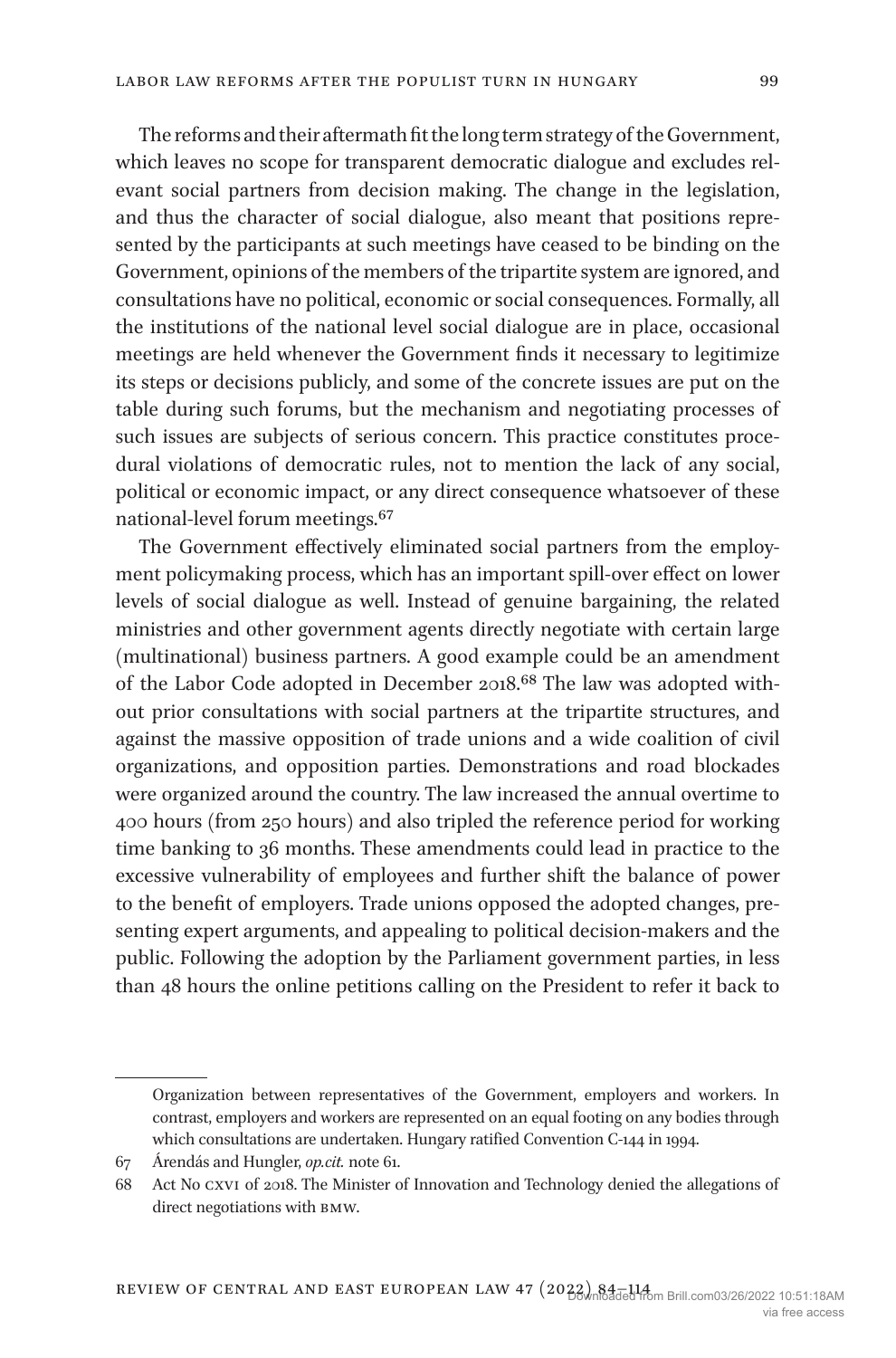the Parliament received over 11,000 signatures. None of these actions had any effect on the Government or the adopted law.<sup>[69](#page-16-0)</sup>

As populist governance claims to be the sole representative of people, anti-pluralist tendencies are visible in social dialogue as well. Collective bargaining is dysfunctional due to the fact that these institutions and mechanisms are not implemented in a democratic way, and no real dialogue or actual debates take place. Instead, these mechanisms work in a top-down manner: the illiberal state and its central governing bodies expect certain solutions and answers, leaving no scope for a transparent, tripartite dialogue with the relevant social partners[.70](#page-16-1)

## **3.2** *Curbing Collective Autonomy on the Workplace Level*

The dysfunctional character of the social dialogue on the national level has, not surprisingly, had negative consequences on the lower levels of social dialogue, too. The consequences are manifold, affecting the general support and smooth functioning of unions on the local level.

These processes have led to a further decrease in union support form members, and have served as a major obstacle to further unionization [\(Table 2\)](#page-17-0)[.71](#page-16-2) The number of trade unions operating in Hungary is related to the collective bargaining coverage, as well as to the number of collective agreements concluded. According to OECD data, this rate is meagre compared to the EU bargaining coverage rate of 60 percent; thus, in contrast to the Hungarian figures, two-thirds of all EU employees are covered by a collective agreement[.72](#page-16-3)

The low level of collective agreement coverage is linked to other factors, as well. The new Labor Code introduced radical changes in the relationship between the statute and collective agreements: collective agreements may derogate from most of the rules on the employment relationship and on collective rights to the detriment of employees. Representativity criteria for collective bargaining were also changed in the new law: a trade union is entitled to

<span id="page-16-0"></span><sup>69</sup> Opposition Members of the Parliament filed a motion to the Constitutional Court arguing that the named amendments of the Labor Code are unconstitutional as they violate the right to rest  $[Art. xvi. paras (3)-(4) of the Hungarian Fundamental Law].$  Three years later the Constitutional Court decided that even though the amendments per se are not unconstitutional, the Parliament had failed to regulate the timeframe in which the rest time in the reference period has to be calculated.  $18/2021$ . (V. 27.) ABH (decision of the Constitutional Court).

<span id="page-16-1"></span><sup>70</sup> Árendás and Hungler, *op.cit.* note 61.

<span id="page-16-2"></span><sup>71</sup> Horváth *et. al. op.cit*. note19.

<span id="page-16-3"></span><sup>72</sup> oecd, Collective Bargaining Coverage, available at: [https://stats.oecd.org/index.](https://stats.oecd.org/index.aspx?DataSetCode=CBC) [aspx?DataSetCode=CBC.](https://stats.oecd.org/index.aspx?DataSetCode=CBC)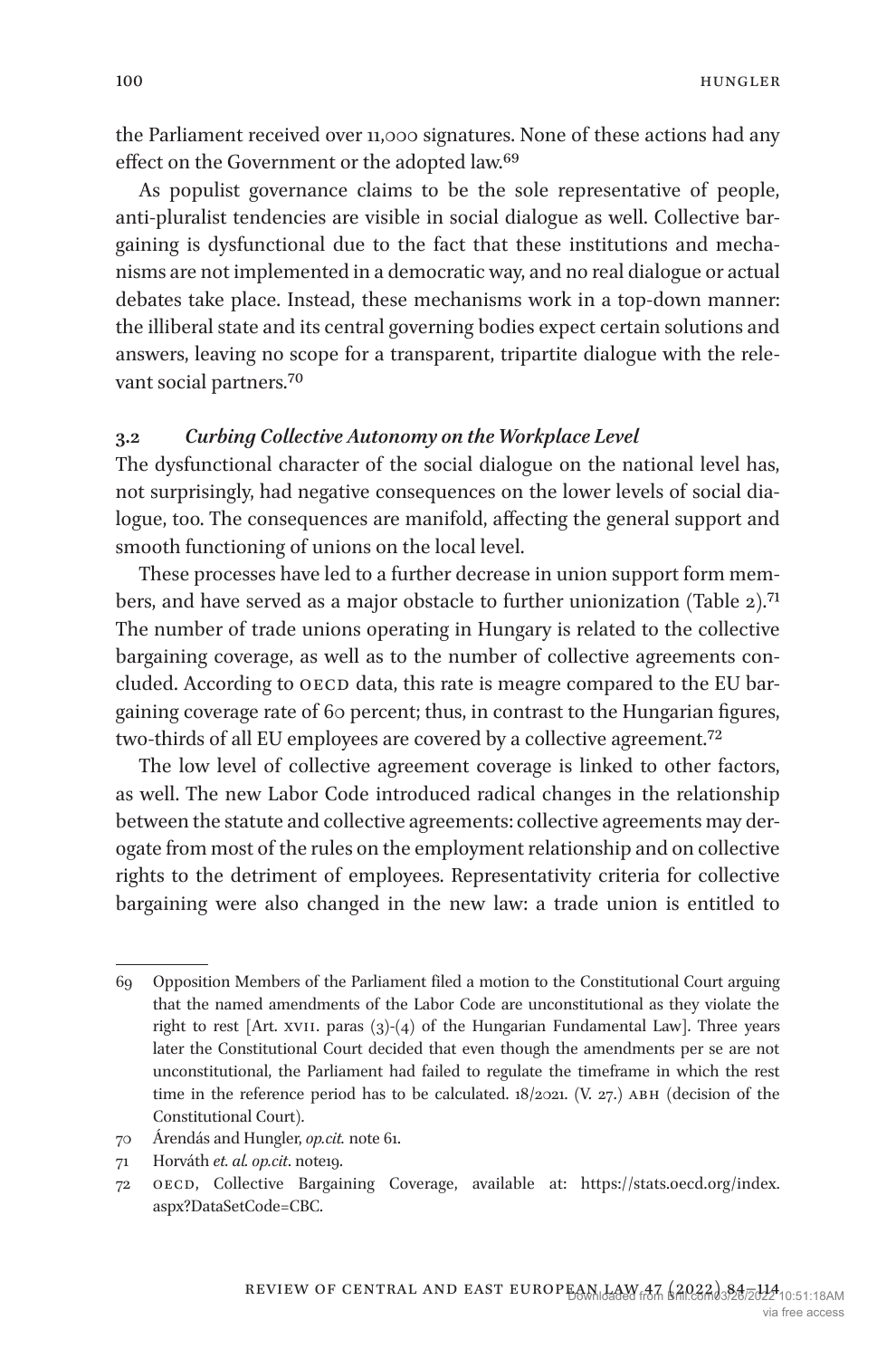|                                  |                                 |      |           | 2008 2010 2012 2014 2016 2018    |                        |      |
|----------------------------------|---------------------------------|------|-----------|----------------------------------|------------------------|------|
| Trade union members*             |                                 |      |           | 487.0 -- 400.0 370.0 330.0 323.0 |                        |      |
|                                  | Trade union Administrative data |      |           | 19.0 18.9 18.0 17.7 17.0 16,5    |                        |      |
| density** Survey data            |                                 |      | 14.4 22.2 |                                  | $11.8$ $10.2$ $20.2$ - |      |
| Collective agreement coverage*** |                                 | 22.9 | 27.3      |                                  | 26.4 22.8 21.0         | 21.0 |

<span id="page-17-0"></span>TABLE 2 Industrial relations in Hungary.

source: oecd, ictwss[73](#page-17-3)

\* number, thousands

\*\* percentage of the total workforce

\*\*\* percentage of employees with the right to bargain

conclude a collective agreement if its membership reaches 10 percent of all workers employed by the employer. However, given the gradually shrinking trade union membership, this may negatively influence the actual number of trade unions eligible for collective bargaining [\(Table 3\)](#page-18-0).

Another important contributing factor to the declining collective agreement coverage is the flexibility of the Labor Code regarding working conditions. Employers are generally motivated to enter into negotiations with trade unions if they can introduce derogations which make working conditions more flexible (*in peius* derogation for the employees) compared to the statute. However, the Hungarian Labor Code allows employers to alter working condition to a certain extent unilaterally; thus, the detrimental alternation does not require agreement from trade unions.[74](#page-17-1) Working time is the best example of this problem, as it has always been the main field of derogations operating to the benefit of employers. The Labor Code allows employers to unilaterally order 250 hours overtime work per year and to arrange work on six (sometimes even seven) days a week, twelve regular hours a day, only one rest day a month, on a Sunday, within a reference period of four or even six months[.75](#page-17-2) The only benefits of *in peius* derogations would be a 36 month reference period or a change in the work schedule within seven days of the start

<span id="page-17-3"></span><sup>73</sup> oecd/ictwss database available at [https://stats.oecd.org/index.aspx?DataSetCode=CBC.](https://stats.oecd.org/index.aspx?DataSetCode=CBC) and [https://www.ictwss.org/downloads.](https://www.ictwss.org/downloads)

<span id="page-17-1"></span><sup>74</sup> Tamás Gyulavári, "Chasing the Holy Grail? Stumbling Collective Bargaining in Eastern Europe and the Hungarian Experiment," in Sylvaine Laulom (ed.), *Collective Bargaining Developments in Times of Crisis* (Wolters Kluwer, Alphen aan den Rijn, 2018), 44.

<span id="page-17-2"></span><sup>75</sup> Sections 99, 94, 105, 106 of Act No I of 2012 can, due to the COVID-19 pandemic, be unilaterally set for 24 months by the employer upon the authorization of the Government Office (Act No LVIII. of 2020, Section 56 para  $(4)$ ).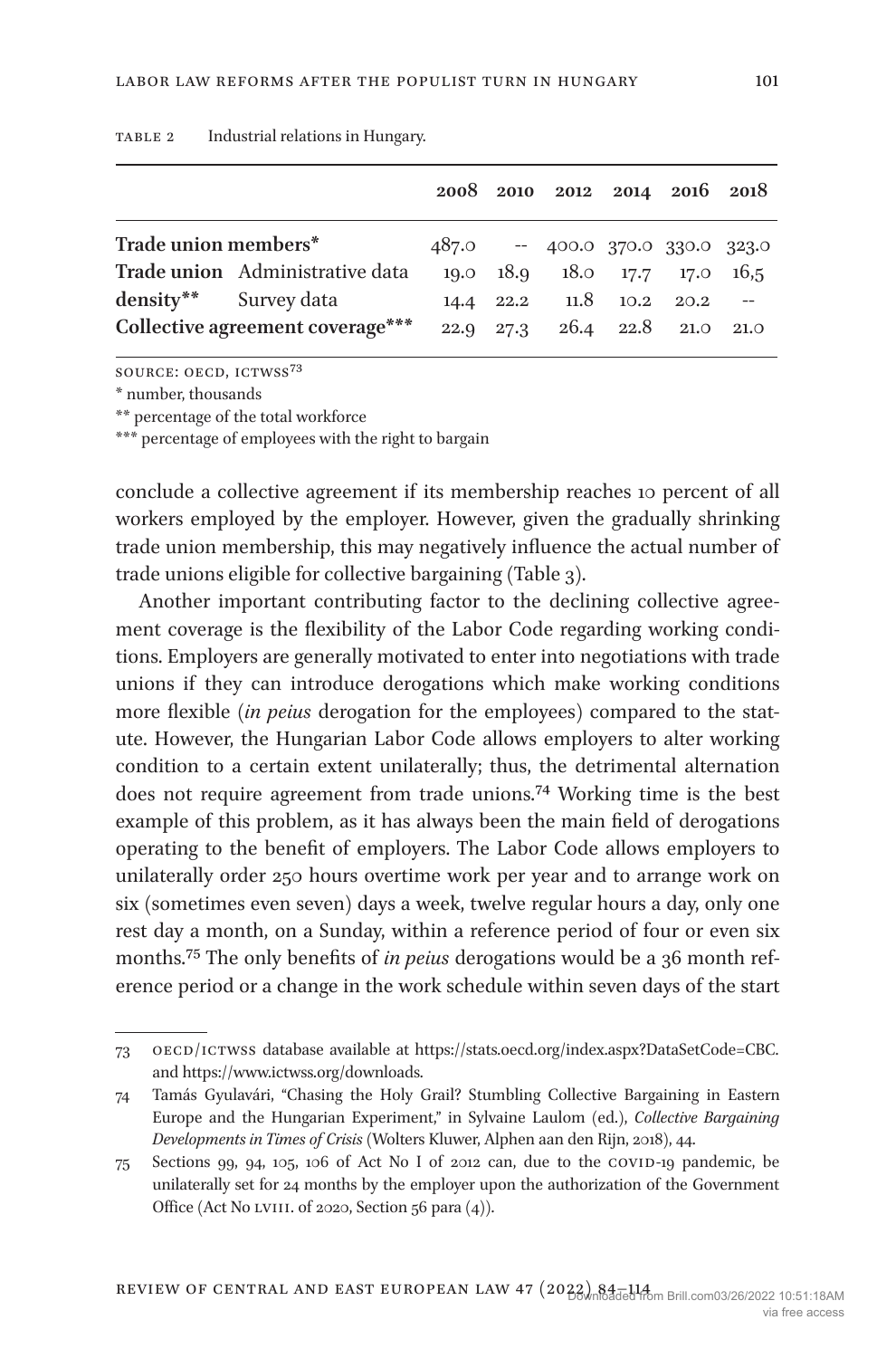

<span id="page-18-0"></span>table 3 The number of collective agreements concluded between 2006 and 2019.

of scheduled working time, but employers scarcely need that long a reference period. Moreover, by introducing a further flexibility element in 2018 by an amendment to the Labor Code quickly nicknamed the 'slave law', employees can now 'voluntarily' take up an additional 150 hours of overtime.

These reforms aiming at increased flexibility are rather controversial. Increasing the unilateral will of employers over employees in a hierarchical relationship does not protect workers, but intensifies their economic and moral dependency, and thus, their vulnerability. On the other hand, the experience of powerlessness demeans a sense of effective civic agency, and in this way, precarious workers are more prone to precarious democratic citizenship[.76](#page-18-1)

# **4 Reform of the Unemployment Policy as the Manifesto of the Workfare Model**

Hungary inherited a generous welfare model from its state socialist past; however, it was dominated by cash transfers and social services did not have the necessary range, capacity or quality. The model had gone through major

source: national labor office database on collective agreements; author's own compilation.

<span id="page-18-1"></span><sup>76</sup> Alan Bogg and Mark Freedland, "Labour Law in the Age of Populism: Towards Sustainable Democratic Engagement," *mpil Research Paper Series* No. 2018-15 (2018), 6–7.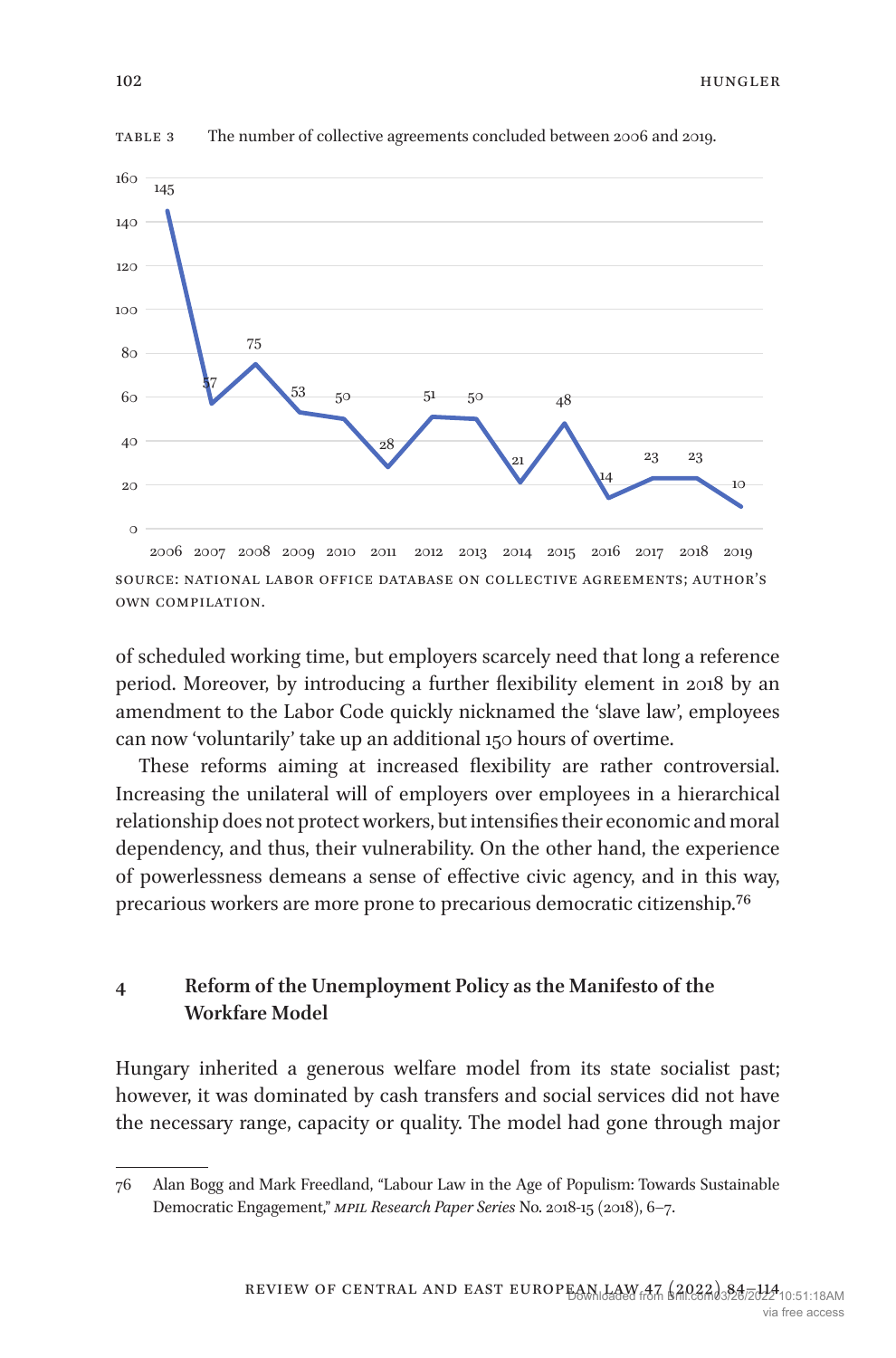changes between 2000 and 2008; due to the austerity measures introduced to reach a healthy fiscal balance, benefits were largely curtailed. The welfare cuts were unfolded in a radical turn after 2010 with the official dismantling of the welfare state, along with the shift to the workfare regime.<sup>77</sup>

The cuts in social benefits were also triggered by the aftermath of the 2008 crisis. Despite financial assistance from international organizations, the economic depression hit Hungary hard. In 2007–2008, real income convergence almost stopped, with the real per capita income settling at around 60 percent of the euro area average per capita income[.78](#page-19-1) This already large productivity gap vis-à-vis the OECD average called for continued structural reforms related to the labor market, innovation, entrepreneurship and education. As suggested by the 2010 OECD Economic Survey, the most urgent issues were to adjust active labor market policies to the needs of unskilled labor and to increase female labor market participation by further reducing the maternity leave pro-visions<sup>[79](#page-19-2)</sup> and by increasing public support for childcare.<sup>80</sup> However, these suggestions were only partially considered.

The missing jobs were largely created through extensive public work schemes. The peak of the public work scheme was in 2014 when the estimated number of workers engaged in the public works program was around 300,000. In that year, the budget for this active labor market program was HUF 340 billion (eur 1094 million). Even though this radical workfare regime affected one-quarter of the total workforce in the public sphere, public works schemes were removed from the protection of labor law measures, and the newly adopted regulations intensified the obligation and local dependency criteria of participants, making people living in poverty more vulnerable.

Linking welfare services to public works is based on the theoretical premise that unemployment benefit-like allowances and other passive provisions decrease incentives to work[.81](#page-19-4) This must therefore be counter-balanced by tough eligibility conditions and sanctions, to produce a deterrent effect. Conditions for receiving benefits are structured (frequent visits to the public

<span id="page-19-0"></span><sup>77</sup> Ágota Scharle and Dorottya Szikra, "Recent Changes Moving Hungary Away from the European Social Model," in Daniel Vaughan-Whitehead (ed), *The European Social Model in Crisis* (Edward Elgar Publishing, Cheltenham, 2015), 289–338.

<span id="page-19-1"></span><sup>78</sup> *oecd Economic Surveys: Hungary* (oecd Publishing, Paris, 2010), 32.

<span id="page-19-2"></span><sup>79</sup> Until 2009, the system provided an opportunity for working women to stay out of the labor market for up to three years; after the reform this was reduced to a maximum of two-years. Although it was considered a positive step, it lasted only until January 2011. See Act No clxxi of 2010.

<span id="page-19-3"></span><sup>80</sup> OECD Economic Surveys: Hungary (OECD Publishing, Paris, 2010), 20.

<span id="page-19-4"></span><sup>81</sup> Judit Csoba, "Akarnak-e dolgozni a munkanélküliek?" 5 *Esély* (2009), 3–19, at 4.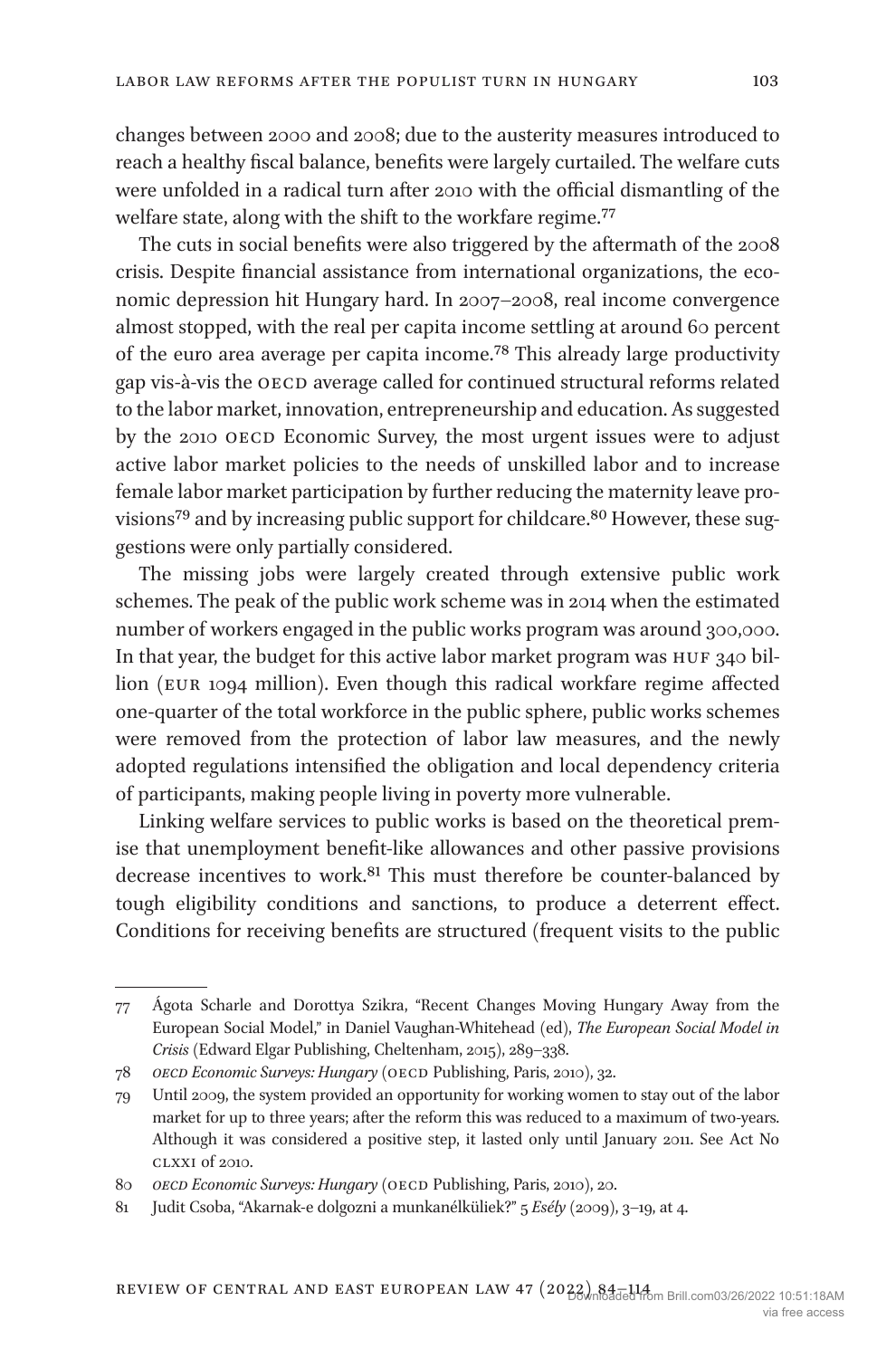employment agency, compulsory public works, training, etc.) to create serious inconvenience; thus, compelling an exit from the unemployment status as soon as possible, or the outright avoidance of claiming benefits and taking personal initiatives to get out of poverty.

From a social law point of view, public work in Hungary has a rather mixed nature: on the one hand, public workers are not counted in official unemployment statistics; thus from this perspective it is treated as an active labor market policy measure. On the other hand, public work wages and job seekers allowances are treated as social allowances, which links public work to passive labor market measures. Public work has, indeed, many attributes of employment: the work is performed under the supervision of the (public) employer, based on its instructions and for remuneration. The decision of the Constitutional Court to some extent supports the former argument.[82](#page-20-0) The Constitutional Court indeed reinforces the argument of the constitutional complaint submitted by the ombudsman stating that the fact that public work is a part of social benefit scheme and does not justify the severely detrimental working conditions attached to it. Public workers, many of whom are Roma, are discriminated against as compared to regular employees, without any constitutionally acceptable reasons.[83](#page-20-1) The Constitutional Court stated that public work has strong public law elements, such as the special regulations on employers, the tasks to be performed and the wages received thereupon, and the strict disciplinary elements of termination. Based on this argument, the Constitutional Court ruled that public work is a form of atypical work which lies at the intersection of social and employment policy and is a special form of social benefit.[84](#page-20-2)

The growing political demand for regulating the unemployed have been fueled from various sources, including the government failure in tackling long-term unemployment, public opinion maintaining the work ethic of the Socialist era, local tensions arising from long-term unemployment and the lack of capacity in local municipalities to tackle it, and last but not least, the revival of the Conservative political tradition of workfare[.85](#page-20-3) As a part of the workfarist turn, thus, the Government introduced measures that were overly punitive. The most serious of these measures was the radical reduction of the level of – the already conditional – social benefits for those who were not participating in public work.

<span id="page-20-0"></span><sup>82 30/2017 (</sup>XI. 14.) ABH (decision of the Constitutional Court).

<span id="page-20-1"></span><sup>83</sup> *Ibid*., para 68.

<span id="page-20-2"></span><sup>84</sup> *Ibid*. at para 79.

<span id="page-20-3"></span><sup>85</sup> Scharle and Szikra, *op.cit*. note 77, 23.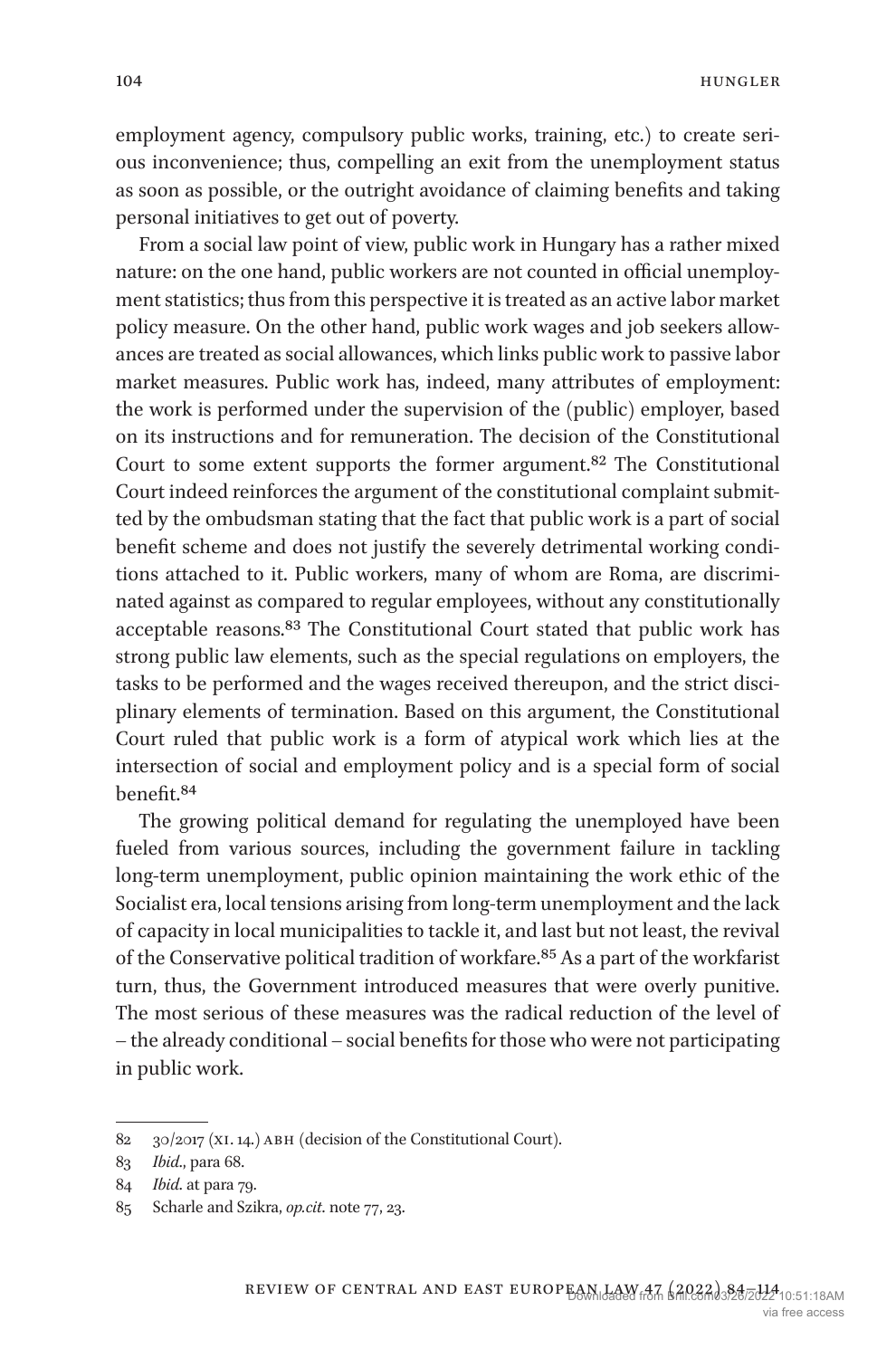## **4.1** *Public Work Programs*

The first public work program in its contemporary meaning began in 1996, in order to tackle long-term unemployment.[86](#page-21-0) This program underwent major reforms in 2000, initiated by the first Fidesz government when the regular social benefit first became conditional on participation in the public work scheme. In 2006 the program was renamed the 'Integration Program', the change in the name being triggered by the new conditions related to the more intensive cooperation desired from the participants. The scheme was amended before a new program, 'Road to Work', was launched in 2009, targeting the less educated suffering from long-term unemployment. This scheme was criticized because public workers receiving less than the minimum wage could not break out from their unemployed status.[87](#page-21-1) Without training and mentoring, the program did not increase their possibility to return to the labor market.<sup>88</sup> The program had a substantially increased budget, managed by local municipalities.

Prominent politicians within Fidesz were critical of the program, too. For example, Sándor Czomba, who later became Secretary of State for Employment, argued in 2010 that public work programs are ineffective as participants are not motivated to seek employment on the primary labor market. He also heavily criticized the program for its financial ineffectiveness.[89](#page-21-3) Four years later, he was proudly announcing that more than 300,000 people had participated in the public work program in 2014 and that the Government's objective was to increase by as much as possible the number of public work employees who found a private-sector job after having obtained sufficient skills and work experience.

The public works program became the central element of the ruling Government's fight against unemployment. While other active labor market policy measures are underfinanced[,90](#page-21-4) the expensive yet inefficient public

<span id="page-21-0"></span><sup>86</sup> The origins of the public work program in Hungary go back to the 1940s. The first governmentinitiated program, organized by the People and Family Protection Fund (oncsa), aimed to help families engaged in agricultural activities in rural Hungary. However, it eventually became a tool in the Government's hand used to carry out its policy of ethnic and racial discrimination. After wwii, during the communist period, work (possibly within the collective property) was a legal duty, sanctioned by criminal and administrative sanctions.

<span id="page-21-1"></span><sup>87</sup> Szikra, *op.cit*. note 20.

<span id="page-21-2"></span><sup>88</sup> Judit Csoba, "Job Instead of Income Support: Forms and Specifics of Public Employment," 2(6) *Review of Sociology of the Hungarian Sociological Association* (2010); János Köllő and Ágota Schalre, "The Impact of the Expansion of Public Work Programs on Long-term Unemployment," in Károly Fazekas and Gábor Kézdi (eds.), *The Hungarian Labour Market 2012* (mta kti, Budapest, 2011), 46–69.

<span id="page-21-3"></span><sup>89</sup> "Másképp képzeli a Fidesz a munkába vezető utat," *hvg* (16 April 2020), available at [https://](https://hvg.hu/itthon/20100416_kozmunka_fidesz_ut_a_munkahoz_program) [hvg.hu/itthon/20100416\\_kozmunka\\_fidesz\\_ut\\_a\\_munkahoz\\_program.](https://hvg.hu/itthon/20100416_kozmunka_fidesz_ut_a_munkahoz_program)

<span id="page-21-4"></span><sup>90</sup> European Commission. "Country Report Hungary 2020," swd(2020) 516 final, Brussels, 2020.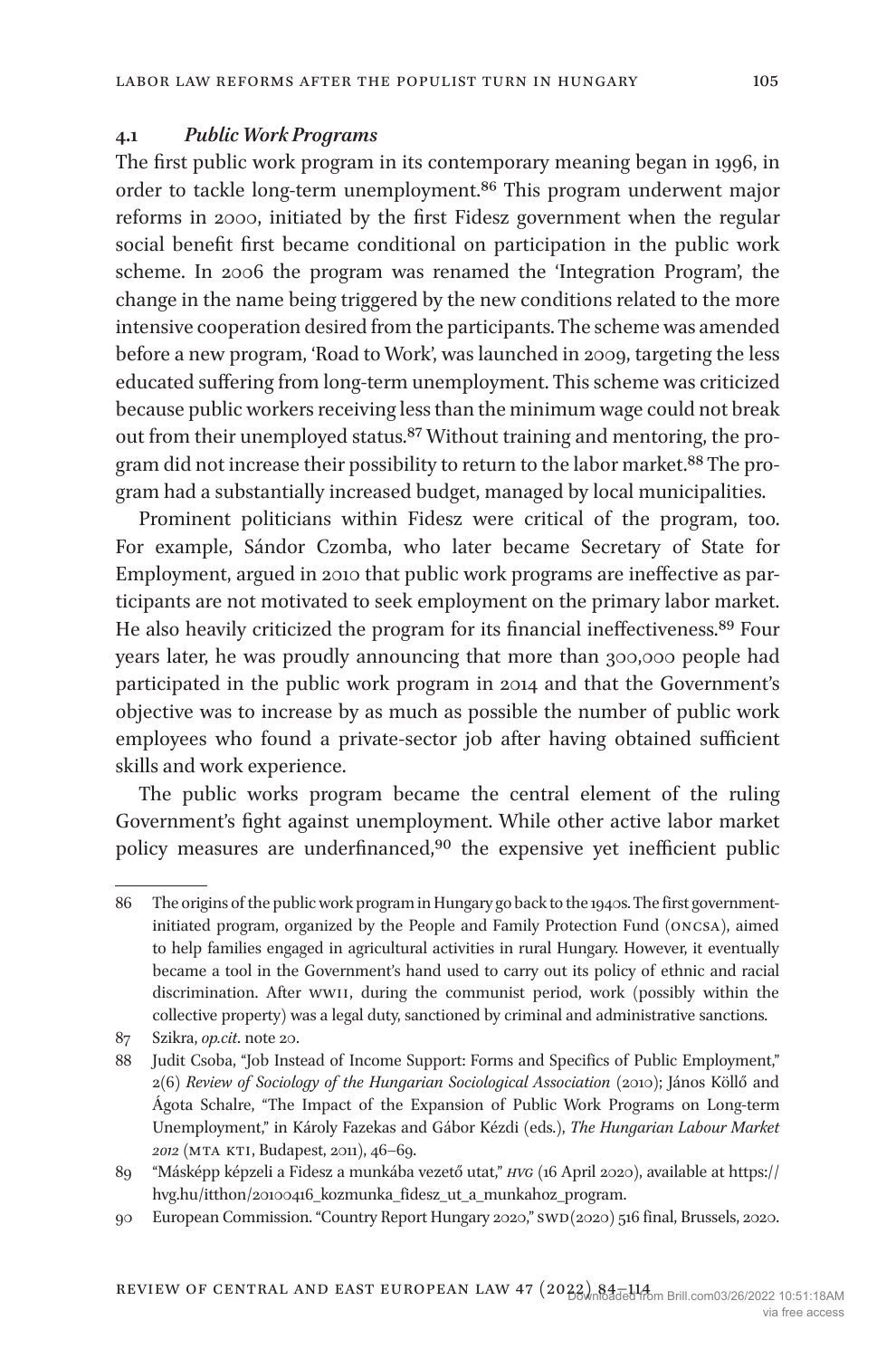<span id="page-22-0"></span>



source: oecd database.

works schemes have been reduced but are still maintained (Direct job creation in [Table 4,](#page-22-0) Table  $5$ ).<sup>91</sup> It is also visible that job seekers' allowances and other direct cash transfers to the unemployed have been drastically cut. Regarding unemployment benefits, the most stringent rules within the whole EU are those applied in Hungary[.92](#page-22-2)

The social welfare subsidy system was also subject to significant changes in 2015[.93](#page-22-3) The range of individuals qualifying as beneficiaries for regular social aid was altered, and those who will reach the age limit for an old-age pension in five years are no longer entitled to regular social aid, and need to participate in the public work program. Since the chances of finding employment in the primary labor market are meagre in this particular age group, this signals that this is not a genuine employment policy measure but rather a disguised social policy instrument. Furthermore, regular social aid was abolished. Instead, ill-health and childcare benefits were introduced, but the conditions for eligibility have remained similar. Those who cannot participate in the public work program due to health issues and are not entitled to an invalidity pension are eligible for an ill-health allowance.<sup>94</sup> The effect of the welfare reform and its ad-hoc manner was well demonstrated in the Béláné Nagy v Hungary

<span id="page-22-1"></span><sup>91</sup> While wages in the public sector have been growing, wages in the public works scheme have decreased relative to the minimum wage, from 77 percent in 2013 to 55 percent in 2019.

<span id="page-22-2"></span><sup>92</sup> Act No iv of 1991, Section 27 para (3).

<span id="page-22-3"></span><sup>93</sup> István Hoffmann, *Bevezetés a szociális jogba* (elte Eötvös Kiadó, Budapest, 2015).

<span id="page-22-4"></span><sup>94</sup> If the capacity to work is reduced by at least 60 percent.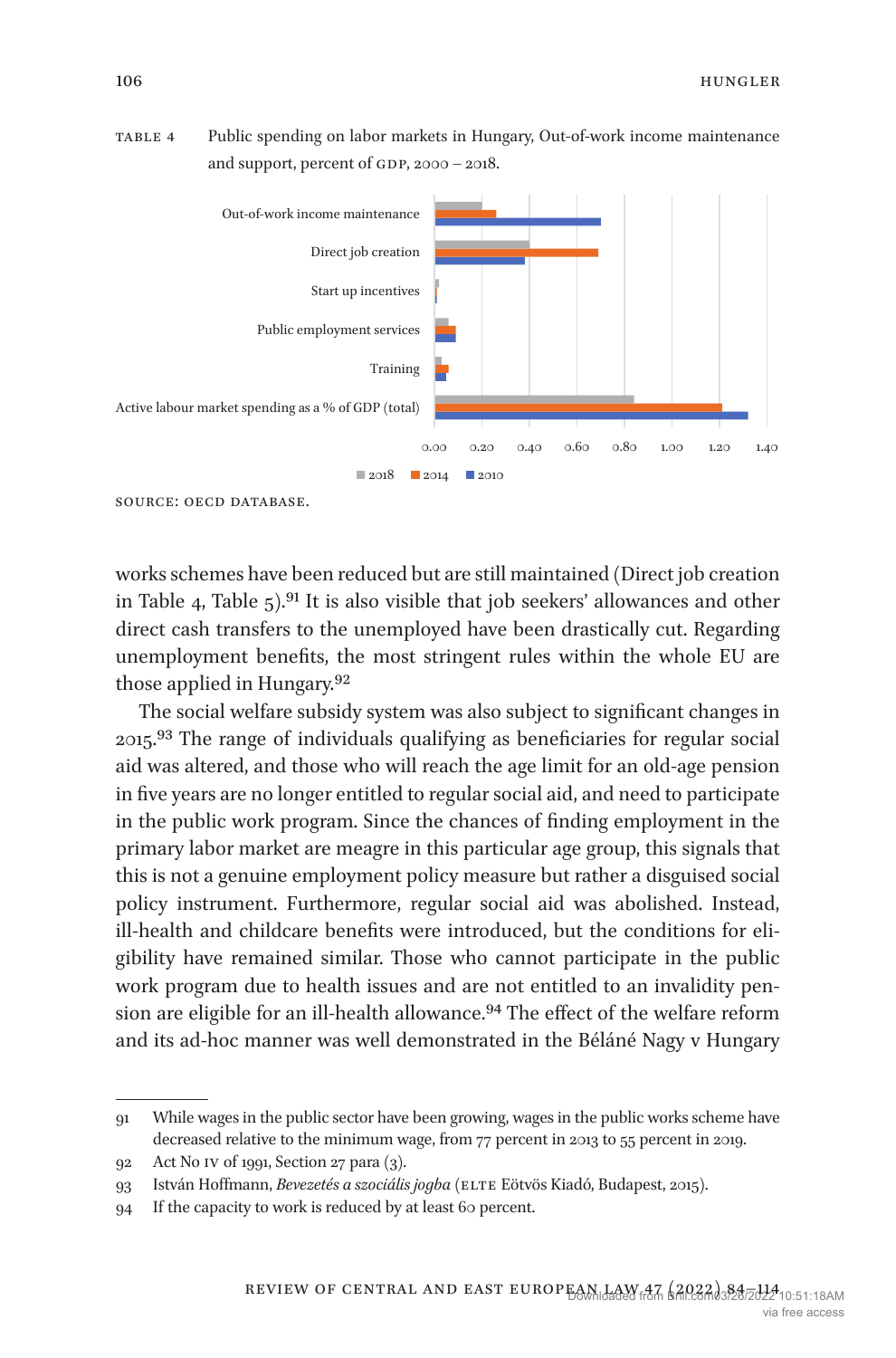<span id="page-23-0"></span>table 5 Public work between 2014 and 2018. Source: author's own compilation based on Kóti, Tibor, "A munkanélküliség és a közfoglalkoztatás területi különbségei, összefüggései Magyarországon", 60 *Területi Statisztika* 5, (2020) 517–547.

|                                  | Number of public workers,<br>persons |                      |       |                                                       | The proportion of<br>public workers,*<br>percent |     |     |                 |
|----------------------------------|--------------------------------------|----------------------|-------|-------------------------------------------------------|--------------------------------------------------|-----|-----|-----------------|
| Geographic region                | 2014                                 | 2016                 |       | 2018 Change 2014 2016 2016 Change<br>$2014 -$<br>2018 |                                                  |     |     | $2014-$<br>2018 |
| Southern Great Plain             | 27750                                | 31315                | 19301 | $-8449$                                               | $3.6\,$                                          | 3.8 | 2.3 | $-1.3$          |
| Southern                         |                                      | 23883 29394          | 16802 | $-7081$                                               | 4.4                                              | 4.9 | 2.9 | $-1.5$          |
| Transdanubia                     |                                      |                      |       |                                                       |                                                  |     |     |                 |
| Northern Great Plain 56763 68986 |                                      |                      | 45891 | $-10872$                                              | 6.2                                              | 6.9 | 4.7 | $-1.5$          |
| Northern Hungary                 | 45186                                | 51661                | 35438 | -9748                                                 | 6.5                                              | 6.8 | 4.7 | $-1.8$          |
| Central                          | 13001                                | 12039                | 6274  | $-6727$                                               | $\overline{2}$                                   | 1.7 | 0.9 | $-1.1$          |
| Transdanubia                     |                                      |                      |       |                                                       |                                                  |     |     |                 |
| <b>Central Hungary</b>           | 13818                                | 11245                | 5251  | $-8567$                                               | 0.8                                              | 0.6 | 0.3 | $-0.5$          |
| Western                          | 9695                                 | 9565                 | 5368  | $-4327$                                               | 1.6                                              | 1.4 | 0.8 | $-0.8$          |
| Transdanubia                     |                                      |                      |       |                                                       |                                                  |     |     |                 |
| Total                            |                                      | 190096 214205 134325 |       | $-55771$                                              | 3.2                                              | 3.3 | 2.1 | $-1.1$          |

\* The proportion of public workers is the percentage of public workers among total jobseekers (Hungarian Central Statistics Bureau)

case of the European Court of Human Rights (ECtHR).[95](#page-23-1) The ECtHR stated that the margin of apperception States enjoy in the social field cannot go as far as depriving this entitlement, once granted, of its very essence. Moreover, the rule of law requirements must be observed, and a retrospective disregard of

<span id="page-23-1"></span><sup>95</sup> ECtHR, *Béláné Nagy v Hungary*, ECtHR Judgment (13 December 2016) App. No. 53080/13. The disability pension system was replaced by an allowance system, which contained new criteria of eligibility. When in 2012 the applicant applied for the allowance which replaced the pension, she was found ineligible, not because she did not have the requisite disability condition, but because of the insufficient period of social cover – and this irrespective of the volume of her past contributions to the social security system, previously recognized, in terms of service time, as sufficient.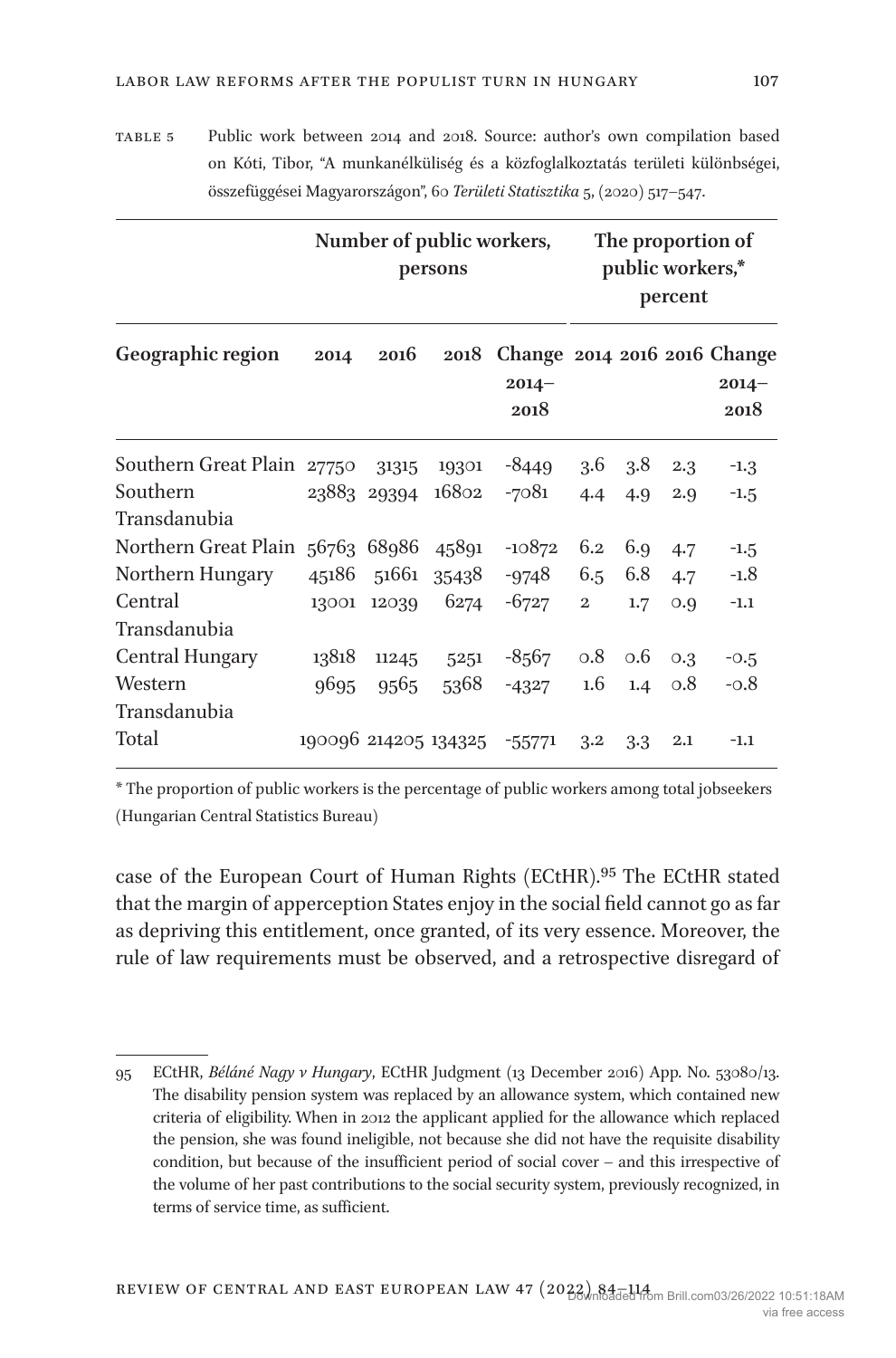acquired rights and legitimate expectations, as is the case with social security contributions, must be avoided when passing measures of social reforms.[96](#page-24-0)

As a part of a more stringent social policy, unemployment measures can be divided into contributory and non-contributory benefits. The contributory benefit, the so-called unemployment allowance (*álláskeresési járadék*), is granted to those who have paid a labor market contribution (which is 1.5 percent of the gross wage) for at least 360 days within three years before losing a job. Further requirements are that a person is actively seeking employment and that the employment agency could not offer a suitable job. This allowance depends on the period the jobseeker was insured and is calculated based on the average contribution paid over the last four quarters. The amount is 60 percent of the insurance contribution but cannot exceed the prevailing minimum wage, which is HUF 167,000 (EUR 470) in 2021. The duration of eligibility also depends on the contribution: ten days of contribution equals one day of eligibility to unemployment allowance, but the maximum duration is 90 days. Previously, the unemployment benefit duration was nine months, which was better suited to a labor market where the average job-seeking period is about 16 months.

However, due to the employment market's characteristics, Roma unemployed are more often subject to punitive measures and loss of eligibility, for example they more often need to be engaged in informal work.

#### **4.2** *Ethnicization of Public Work*

Since the EU's regulatory framework for social policy $97$  – outlined mostly in soft law measures – was costly (especially its active labor market policies) or undesirable (e.g. gender mainstreaming), it has been politically contested

<span id="page-24-0"></span><sup>96</sup> *Ibid*. at para 53.

<span id="page-24-1"></span><sup>97</sup> The European employment strategy (ees) now constitutes part of the Europe 2020 growth strategy, and it is implemented through the European semester, an annual process promoting close policy coordination among the EU Member States and EU Institutions. In particular, the implementation of the ees – supported by the work of the Employment committee – involves the following four steps of the European Semester: (1) employment guidelines are common priorities and targets for employment policies proposed by the Commission, agreed by national governments and adopted by the EU Council; (2) the Joint employment report (jer) is based on (a) the assessment of the employment situation in Europe (b) the implementation of the Employment Guidelines and (c) an assessment of the Scoreboard of key employment and social indicators. It is published by Commission and adopted by the EU Council; (3) National Reform Programs (nrp s) are submitted by national governments and analyzed by the Commission for compliance with Europe 2020; (4) based on the assessment of the nrp s the Commission publishes a series of Country reports, analyzing Member States' economic policies and issues Country-specific recommendations.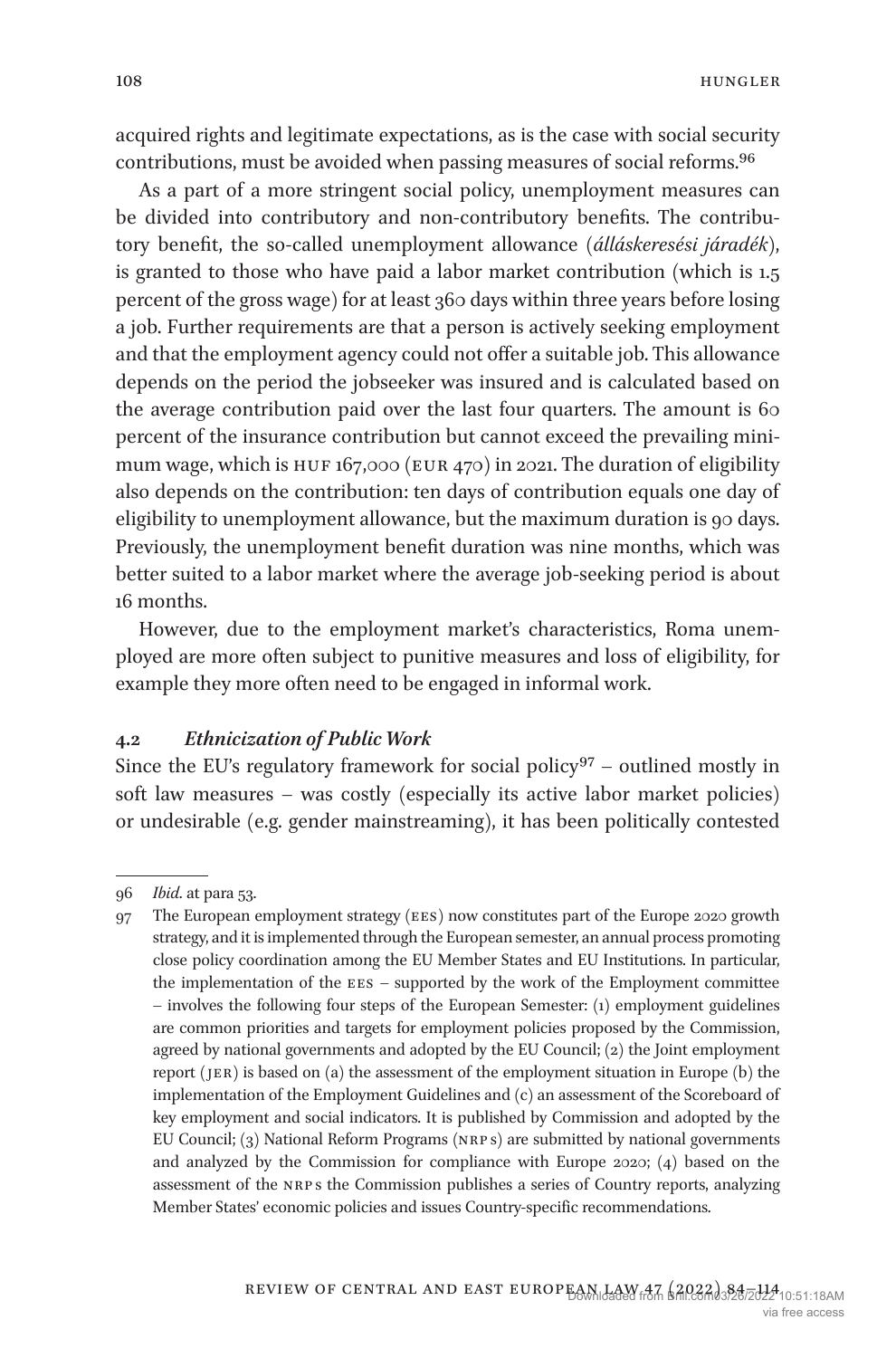all over Central-East Europe.<sup>98</sup> Another critical factor is that even though Hungary used to have generous cash transfers, particular forms of social polarization, predominantly ethnic and regional disparities, have remained strong, making the whole welfare regime fragile.[99](#page-25-1) The Roma have been described as the undeserving poor and mainstreamed in everyday politics and practice.<sup>[100](#page-25-2)</sup> The Hungarian Minister of Trade and Foreign Affairs once told the Italian press that Hungarian society "is burdened enough by the unemployment of the Roma community". In 2012 when Orbán introduced major socio-political initiatives, he claimed that "one cannot live from crime, nor welfare."[101](#page-25-3) Ever since, official rhetoric is recklessly placing members of the Roma community in negative lights. For example, when the District Court of Debrecen ruled that, altogether, 100 million Hungarian forints must be paid as compensation to those Roma students whose education had suffered due to racial segregation in Gyöngyöspata, a small town in eastern Hungary, the leader of Fidesz claimed that the decision was a selfish, self-centered "fundraising mission" of George Soros. Orbán, in his radio speech on the State-owned nationwide channel stressed that the decision hurts society's "sense of justice" since the people of Gyöngyöspata will see that the town's Roma community receives a "significant sum without having to work for it in any way." Orbán also claimed that "If I lived there (in Gyöngyöspata), I would wonder why the members of an ethnically dominant group living with me in one community, in one village, receive a large amount (of money) without working for it while I am struggling here all day". [102](#page-25-4) Later, when the Kúria (Supreme Court of Hungary) upheld the

<span id="page-25-0"></span><sup>98</sup> Noémi Lendvai-Bainton, "Welfare Trajectories in Central and Eastern Europe," in Sofiya An, Tatiana Chubarova and Bob Deacon (eds.), *Social Policy, Poverty, and Inequality in Central and Eastern Europe and the Former Soviet Union* (Agency and Institutions in Flux, Stuttgart, 2019), 263–284.

<span id="page-25-1"></span><sup>99</sup> Bohle and Greskovits, *op.cit*. note 38.

<span id="page-25-2"></span><sup>100</sup> However, it is not a unique Hungarian phenomenon but is present in other Visegrad countries too. Empirical evidence suggests that this is a widespread practice in Slovakia and the Czech Republic as well. See Daniel Škobla and Richard Filčák, "Mundane Populism: Politics, Practices and Discourses of Roma Oppression in Rural Slovakia," 60(4) *Sociologia Ruralis* (2019), 773–789.

<span id="page-25-3"></span><sup>101</sup> Attila Juhász (ed.), *Az átrendeződés éve – A populista jobb és a szélsőjobb a mai Magyarországon* (Heinrich Böll Stiftung and Political Capital, Budapest, 2017).

<span id="page-25-4"></span><sup>102</sup> Karina Csengel, "Orbán Viktor szerint Gyöngyöspatán 'az az érzés alakult ki a romákban, hogy ők vannak többségben'," *Mérce* (31 January 2020), available at [https://merce.](https://merce.hu/2020/01/31/orban-viktor-szerint-gyongyospatan-az-az-erzes-alakult-ki-a-romakban-hogy-ok-vannak-tobbsegben/.;) [hu/2020/01/31/orban-viktor-szerint-gyongyospatan-az-az-erzes-alakult-ki-a-romakban](https://merce.hu/2020/01/31/orban-viktor-szerint-gyongyospatan-az-az-erzes-alakult-ki-a-romakban-hogy-ok-vannak-tobbsegben/.;)[hogy-ok-vannak-tobbsegben/.;](https://merce.hu/2020/01/31/orban-viktor-szerint-gyongyospatan-az-az-erzes-alakult-ki-a-romakban-hogy-ok-vannak-tobbsegben/.;) Illés Szurovecz, "Orbán szerint igazságtalan, hogy kártérítést kaphatnak a roma gyerekek, akiket éveken át elkülönítettek az iskolában," *444. hu* (9 January 2020), available at [https://444.hu/2020/01/09/orban-szerint-igazsagtalan](https://444.hu/2020/01/09/orban-szerint-igazsagtalan-hogy-karteritest-kaptak-a-roma-gyerekek-akiket-eveken-at-elkulonitettek-az-iskolaban)[hogy-karteritest-kaptak-a-roma-gyerekek-akiket-eveken-at-elkulonitettek-az-iskolaban.](https://444.hu/2020/01/09/orban-szerint-igazsagtalan-hogy-karteritest-kaptak-a-roma-gyerekek-akiket-eveken-at-elkulonitettek-az-iskolaban)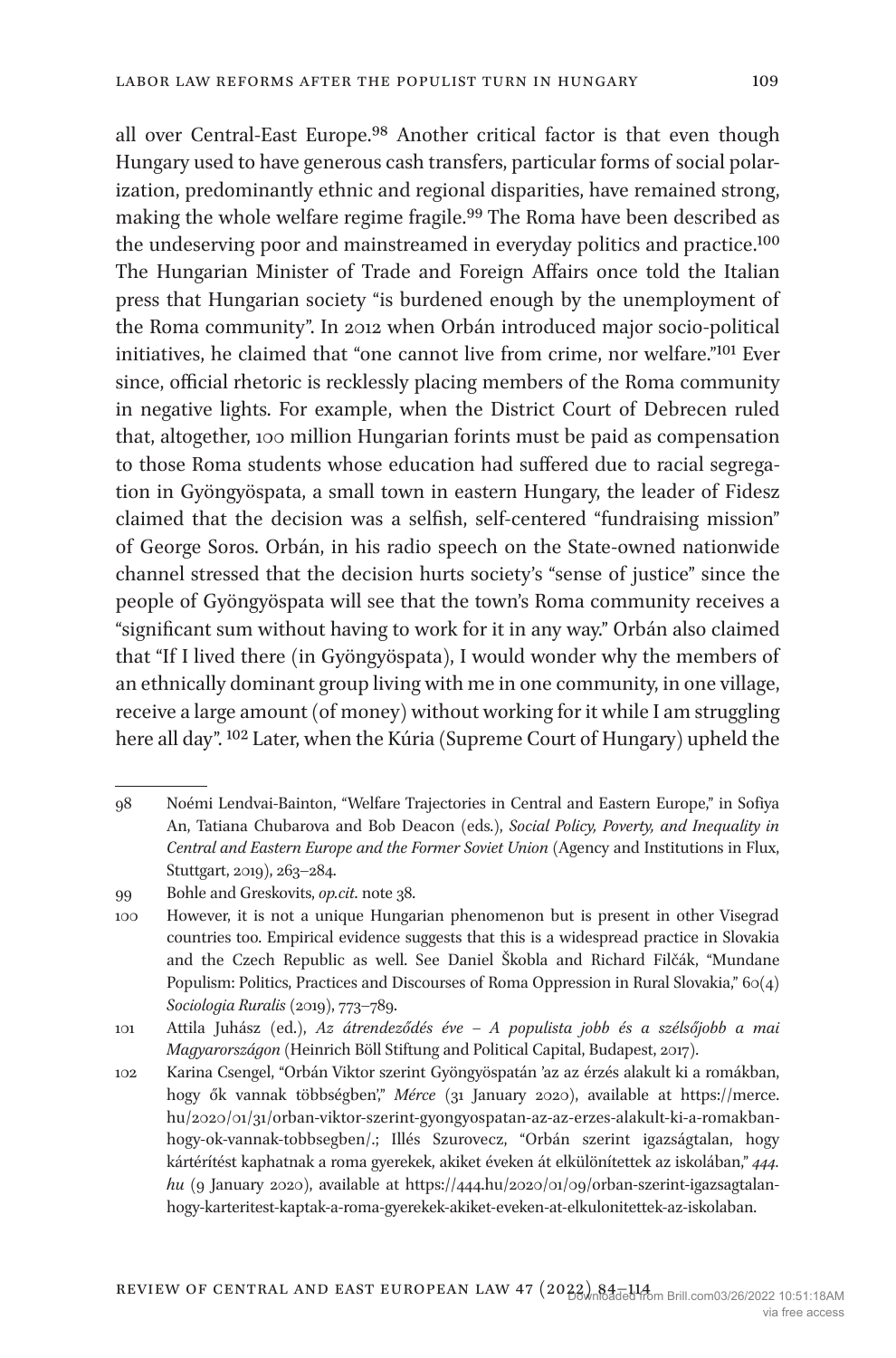hungler

judgment<sup>103</sup> he stated on his annual press conference that "the judgement (of the Kúria) is entirely unjust, we have to seek justice [as] Hungary is our land, which belongs to our indigenous people".<sup>[104](#page-26-1)</sup>

The ethnicization of social policy is visible through the allocation of resources, as well. Eligibility for social benefits is now at the discretion of district governmental offices[.105](#page-26-2) These offices, per their decrees, can set eligibility criteria for social benefits with a broad margin of appreciation, especially concerning merit-based allowances[.106](#page-26-3) This regulatory approach enhances local hierarchies and increases the powerlessness of participants, especially since public employment is tied to social allowances. Empirical evidence suggests that beneficiaries of direct job creation programs, such as public work programs, are often unemployed Roma. The Ombudsman reported that the public work programs create "discriminatory settings"[107](#page-26-4) for Roma, who face discrimination in some municipalities when applying for and participating in public work programs. Similarly, the Legal Defense Bureau for National and Ethnic Minorities (neki) expressed that the public work system makes it possible for local councils, the most common public employers, to abuse their powers and take discriminatory actions in connection with Roma public workers[.108](#page-26-5)

In Hungary, surveys confirm that those on the periphery of the labor market work a lot, in both registered and unregistered employment<sup>109</sup> and public work does not act as a deterrent but is instead perceived in some regions as an opportunity.[110](#page-26-7) In the words of a Roma public worker, "we won't be able to find

<span id="page-26-2"></span>105 Before the 2015 amendment, local authorities had the right to decide on individual eligibility.

<span id="page-26-0"></span><sup>103</sup> Pfv.iv.21.556/2019/ decision of the Kúria (12 May 2020).

<span id="page-26-1"></span><sup>104</sup> "Gyöngyöspata ügyben jogot és nem igazságot szolgáltatott a Kúria – mondta a miniszterelnök," Ügyvédfórum (5 May 2020), available at [http://ugyvedforum.hu/](http://ugyvedforum.hu/cikkek/2020/05/gyongyospata-ugyben-jogot-es-nem-igazsagot-szolgaltatott-a-kuria-mondta-a-miniszterelnok) [cikkek/2020/05/gyongyospata-ugyben-jogot-es-nem-igazsagot-szolgaltatott-a-kuria](http://ugyvedforum.hu/cikkek/2020/05/gyongyospata-ugyben-jogot-es-nem-igazsagot-szolgaltatott-a-kuria-mondta-a-miniszterelnok)[mondta-a-miniszterelnok.](http://ugyvedforum.hu/cikkek/2020/05/gyongyospata-ugyben-jogot-es-nem-igazsagot-szolgaltatott-a-kuria-mondta-a-miniszterelnok)

<span id="page-26-3"></span><sup>106</sup> However, this right was somewhat circumvented by the Constitutional Court [30/2017. (xi.14.) abh (Decision of the Constitutional Court)] as local governments can no longer suspend beneficiaries from pubic work if they do not keep their house or yard tidy. Regarding means-tested benefits, the Social Law provides basic eligibility criteria.

<span id="page-26-4"></span><sup>107</sup> Report of the Ombudsman no. 853/2014.

<span id="page-26-5"></span><sup>108</sup> Maria Paula Meneses, Sara Araujo, Silvia Ferreira and Barbara Safradin, "*Comparative Report on the Types of Distributive Claims, Interests and Capabilities of Various Groups of the Population Evoked in the Political and Economic Debates at the EU and at the Nation-state*  Level," [ETHOS Consortium, 2018 (unpublished)].

<span id="page-26-6"></span><sup>109</sup> Luca Koltai, "A közfoglalkoztatás szerepe válság idején az európai országokban," 57(1) *Munkaügyi Szemle* (2013), 27–38.

<span id="page-26-7"></span><sup>110</sup> Gábor Kertesi and Gábor Kézdi, "Roma Employment in Hungary after the Post-communist Transition," 19(3) *Economics of Transition* (2011), 563–610.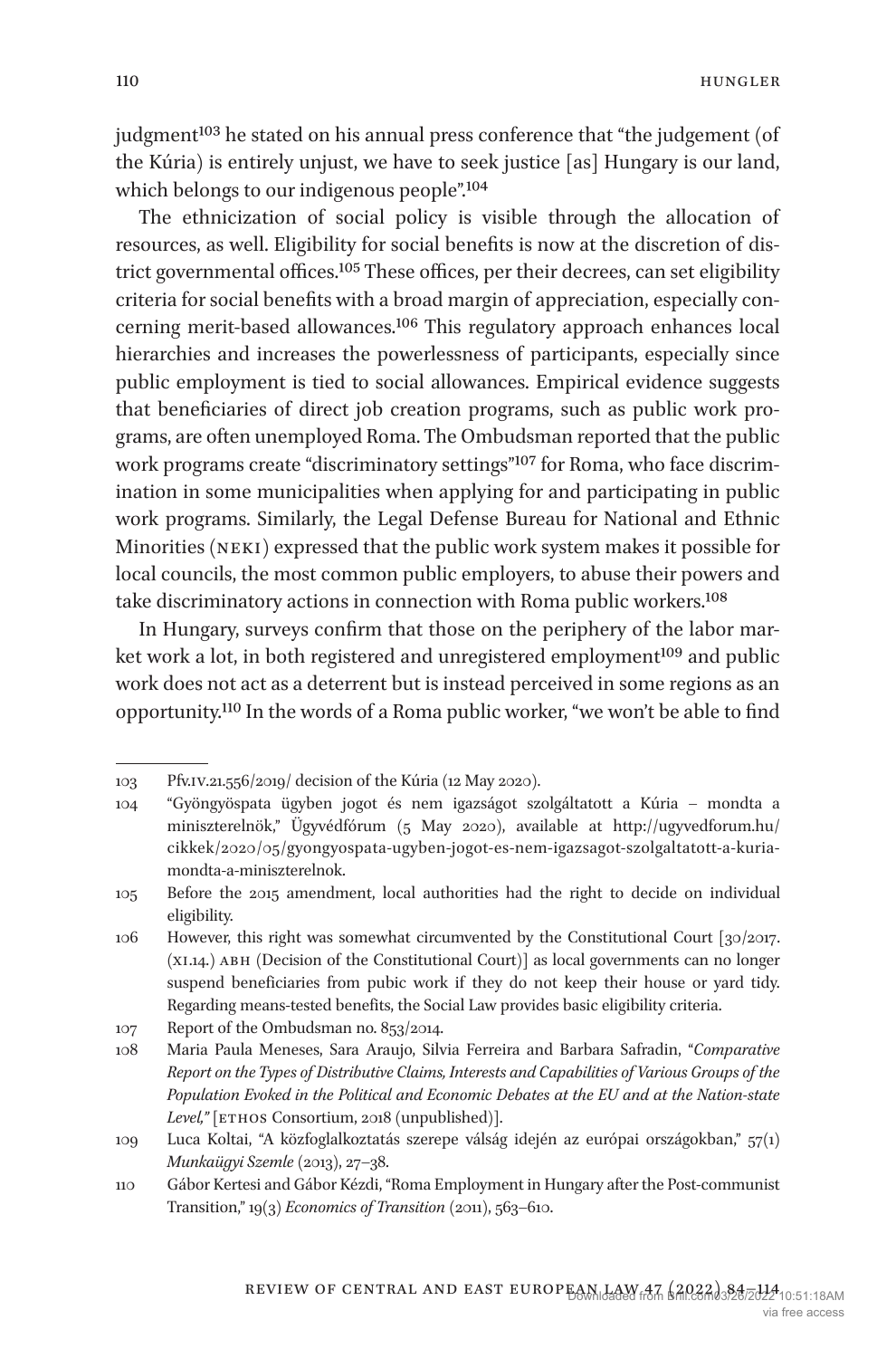employment anywhere. Neither part-time nor full-time. For me there's only public work as an opportunity. Because I am Roma."[111](#page-27-0)

The exclusion of the undeserving poor from social benefits fits populist rhetoric well. The suspension and termination of public work contracts have a robust disciplinary character; expressly, the explanatory memorandum attached to this regulation states that the public worker has a special moral obligation to undertake public work[.112](#page-27-1) Eligibility for public work programs (and thus the associated benefit income) is suspended by law for three months when a) the mandatory school-age child of the public worker is not attending school; b) the public worker refuses to take up the job offered; c) three months before applying for public work, the former employment relationship of the jobseeker was terminated by the public worker or by the employer for disciplinary reasons; d) the public worker refuses to participate in training programs offered; e) a previous public work contract was terminated due to disciplinary reasons; f) the public worker's home is untidy, or a public authority declares a threat to public health or safety in connection with the public worker; or the notary convicts the public worker of a violation of a local government order.<sup>113</sup>

The element which requires the public worker to keep his/her home neat and tidy is the most controversial element of the public work rules. This requirement was first introduced in 2011, but the law on public work was amended due to the decision of the Hungarian Constitutional Court[.114](#page-27-3) The Constitutional Court found it unconstitutional that jobseekers could be suspended from public work if they failed to meet requirements set forth by a local government decree ordering them to keep their house/yard/garden neat and tidy. The Constitutional Court argued that such a requirement violates human dignity and the right to privacy, and amounts to discrimination based on property and social status. Furthermore, keeping one's property clean can be ensured through other measures.[115](#page-27-4) Thus, it was rather surprising when in June 2020 this eligibility condition was re-established with minor changes, stating that it is necessary for public health. Arguably, the Government has no other solution to tackle unemployment than public work, and once a large

<span id="page-27-0"></span><sup>111</sup> Luca Koltai, "The Values of Public Work Organisers and Public Workers," in Károly Fazekas and Júlia Varga (eds.), *The Hungarian Labour Market 2015* (Institute of Economics, Centre for Economic and Regional Studies, Hungarian Academy of Sciences, Budapest, 2015), 109. 112 Act No cvi of 2011 Section 2 para (5) g).

<span id="page-27-2"></span><span id="page-27-1"></span>

<sup>113</sup> Act No cvi of 2011, Section 1 para (4a)-(4b).

<span id="page-27-3"></span><sup>114</sup> 30/2017. (xi. 14.) abh (decision of the Constitutional Court).

<span id="page-27-4"></span><sup>115</sup> The measures providing for the obligation of a house owner to meet health and safety requirements are set forth by Act No V of 2013 Section 5:23, Government Decree No 17/2015. (ii. 16.), and by Act lxiii of 1999, Section 17.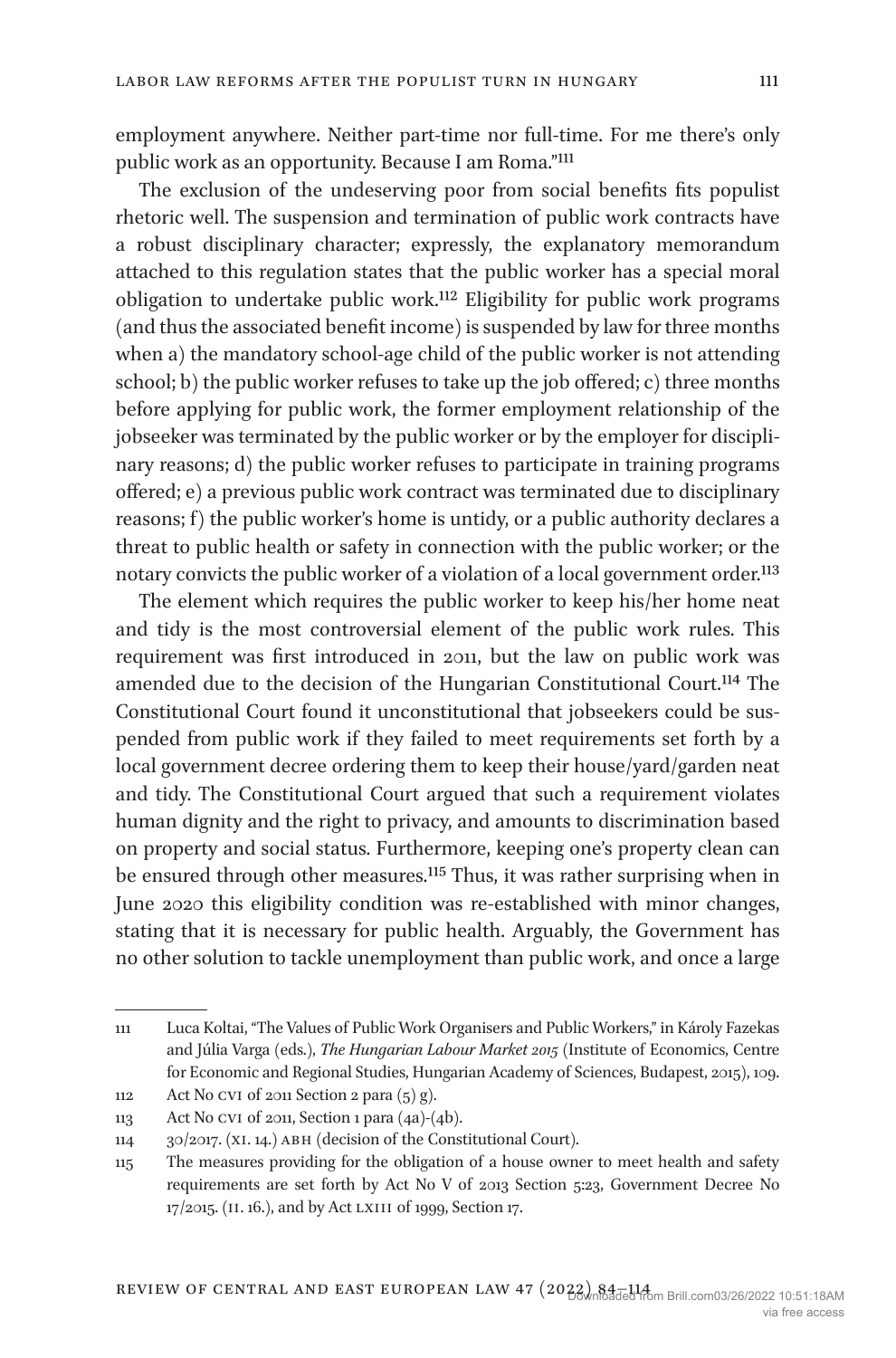number of people hit the job market, the only labor market policy measure has to be reserved for the meritorious.[116](#page-28-0) Thus, due to limited resources, the 'idle poor' will more likely be excluded disproportionately from these programs, which are, anyway, one of the most important sources of income for many families. The re-introduced restriction will likely contribute further to the ethnicization of public employment.

The public work program is targeted at those in involuntary unemployment situations. Those who have willingly resigned from an employment contract cannot benefit from the public work program. Those whose public work is suspended or terminated are not eligible for any benefits for that period. The cause of immediate termination demonstrates the punitive nature of the regulations, too. The public work relation must be terminated with immediate effect if the authority becomes aware of the above conditions after the public work contract was concluded. Even more detrimental for unemployed people are those cases in which the suspension/termination is due to any disciplinary causes[.117](#page-28-1) In these cases, the authority decides on the suspension/ termination without examining whether the disciplinary termination of the former employment was lawful. Therefore, employees dismissed unlawfully by their previous employer receive the same treatment as those who committed a grave violation of any substantive obligations arising from the employment relationship. Even if a former employee successfully challenges the unlawful dismissal in court, they have no remedies against the associated termination of their public work contracts. Therefore, participants with limited access to justice, such as the materially deprived or the low-skilled, face immense structural disadvantages enforcing their rights. The suspension of social benefits leads to an existential crisis for public workers and their families.

<span id="page-28-0"></span><sup>116</sup> Unemployment has drastically increased since the outbreak of the COVID-19; in August 2020, 368500 jobseekers were registered, which is 118 thousand more people than a year before. The number of public workers has also gradually been growing; in June and July of 2020, 93 600 public workers were registered, and the Government increased the budget by HUF 5 billion during the summer. See Roland Járdi, "Nőtt a kozmunkások száma," Világgazdaság (11 September 2020), available at [https://www.vg.hu/kozelet/kozeleti-hirek/](https://www.vg.hu/kozelet/kozeleti-hirek/nott-a-kozmunkasok-szama-2-3068798/) [nott-a-kozmunkasok-szama-2-3068798/.](https://www.vg.hu/kozelet/kozeleti-hirek/nott-a-kozmunkasok-szama-2-3068798/)

<span id="page-28-1"></span><sup>117</sup> An employer or employee may terminate an employment relationship without notice if the other party: a) willfully or by gross negligence commits a grave violation of any substantive obligations arising from the employment relationship; or b) otherwise engages in conduct that would render the employment relationship impossible. See Act No I of 2012 (Labor Code) Section 78 para (1).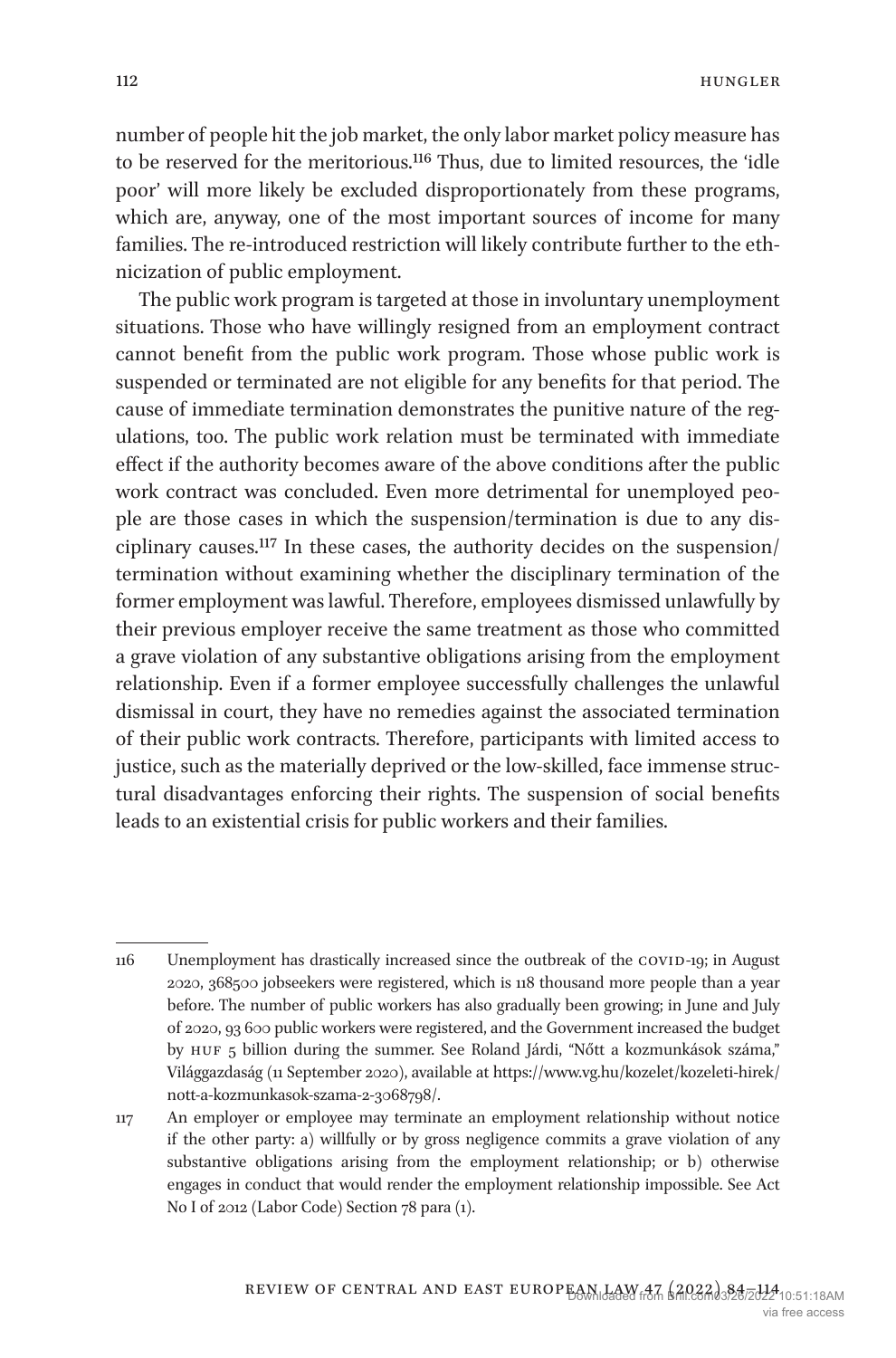#### **5 Conclusions**

Populism and its effects on labor and social policy in Hungary have its distinguishing characteristics. These differences are (among others) due to the different experiences related to inter- and intra-EU migration and to the difference in how the EU's austerity measures<sup>118</sup> were imposed during the economic crisis. The two distinctive elements are the workfare regime which replaces the welfare state, and anti-pluralism. In the workfare model, 'hard-working people' are pictured as an idealized mass of disciplined employees striving for betterment every day; and whose jobs and illegal migrants and the idle poor jeopardize well-being. On the other hand, anti-pluralism is detected in complete ignorance of social dialogue and legislation overriding the content of autonomous collective agreements.

However, labor law does not strengthen the rights of 'hard-working people' or support them in asserting their rights against their employers. Instead, quite a few protecting rules have been removed from the new Labor Code and overly flexible regulations introduced to strengthen employers' – especially multinational corporations' – unilateral will. Therefore, employees' vulnerability and powerlessness have been increased.

The fundamental elements of democratic control, such as participation or trade union rights, have been largely eliminated to cement the executive power of the coalition. Social dialogue in Hungary does not fulfil its role – for numerous reasons – neither on national nor workplace level. Institutions of social dialogue are in place and operating, meeting the formal criteria of democratic provisions. However, social dialogue as a democratic process is dysfunctional since these institutions and mechanisms are not implemented democratically, and no genuine dialogue or actual debates take place. Instead, these mechanisms work in a top-down manner, the illiberal state and its central Government take direct orders from their strategic partners to serve their

<span id="page-29-0"></span><sup>118</sup> The so called 'Six Pack' (the legislation consists of these six parts: (1) strengthening surveillance of budgetary positions and coordination of economic policies, (2) acceleration and clarification of the  $EDP$  through a Council regulation,  $(3)$  enforcement of budgetary surveillance in the euro area through a regulation,(4) definition of a budgetary framework of the ms through a Directive, (5) prevention and correction of macroeconomic imbalances through a regulation, (6) enforcement of measures for correcting excessive macroeconomic imbalances in the euro area) and 'Two-Pack' (the Two-Pack consists of two regulations (based on Art. 136 TFEU) complementing the Six-Pack in euro area countries to improve the transparency and coordination of Member States' budgetary planning and decision-making processes) measures. European Commission (2013) Beyond the six pack and two pack: Economic governance explained. Memo/13/318. (Brussels, 10 April).